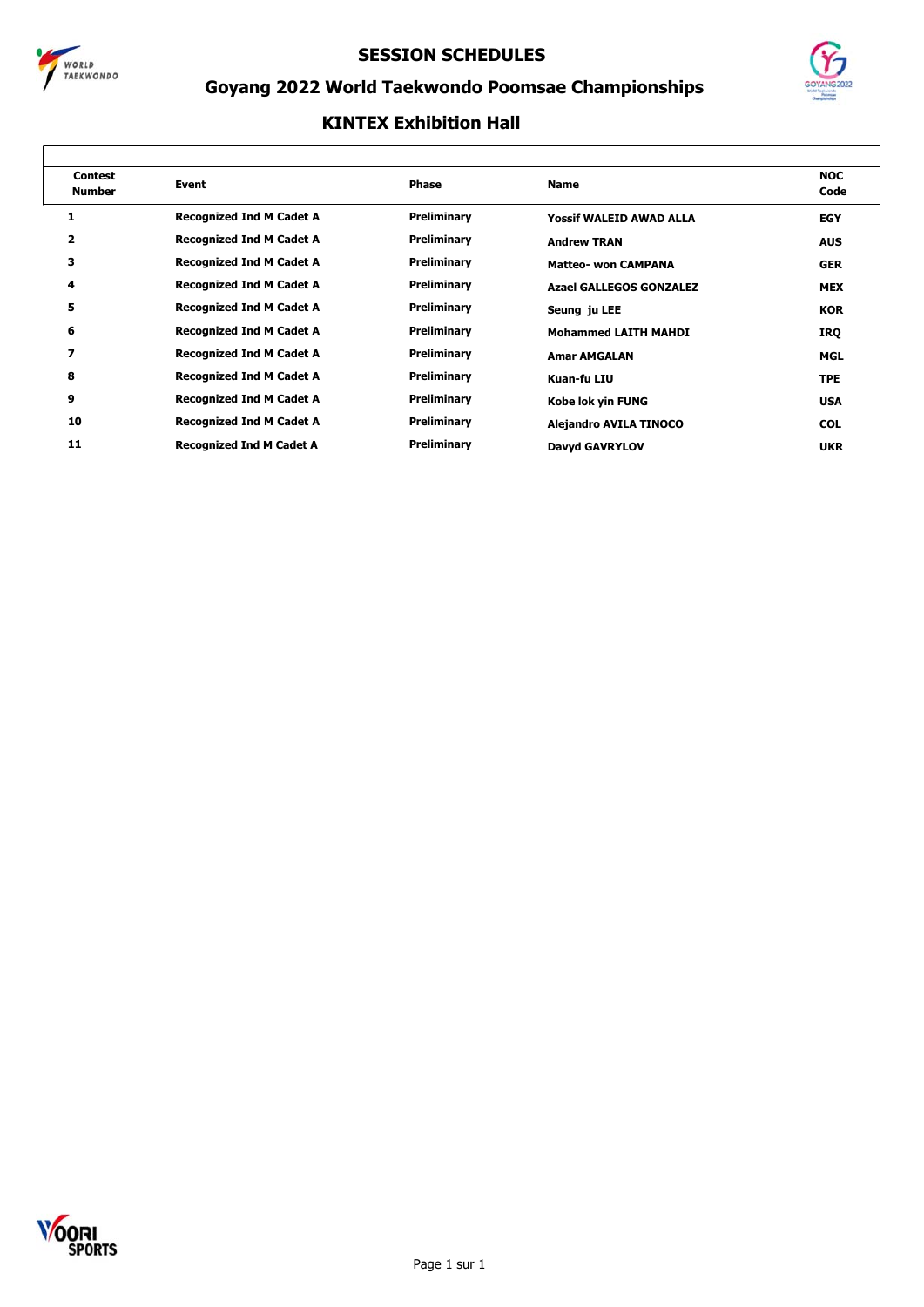



## **Goyang 2022 World Taekwondo Poomsae Championships**

| <b>Contest</b><br><b>Number</b> | Event                           | Phase       | <b>Name</b>                    | <b>NOC</b><br>Code |
|---------------------------------|---------------------------------|-------------|--------------------------------|--------------------|
| 1                               | <b>Recognized Ind M Cadet B</b> | Preliminary | <b>Veselin BOYANOV</b>         | <b>BUL</b>         |
| 2                               | <b>Recognized Ind M Cadet B</b> | Preliminary | Lucas YELO PALOMERA            | <b>ESP</b>         |
| 3                               | <b>Recognized Ind M Cadet B</b> | Preliminary | Thai ha anh NGUYEN             | <b>VIE</b>         |
| 4                               | <b>Recognized Ind M Cadet B</b> | Preliminary | <b>Mouaz ALHASAN</b>           | <b>SYR</b>         |
| 5                               | <b>Recognized Ind M Cadet B</b> | Preliminary | <b>Joachim FALK</b>            | <b>DEN</b>         |
| 6                               | <b>Recognized Ind M Cadet B</b> | Preliminary | <b>Rei NISHIURA</b>            | <b>JPN</b>         |
| 7                               | <b>Recognized Ind M Cadet B</b> | Preliminary | Jake KANG                      | <b>CAN</b>         |
| 8                               | <b>Recognized Ind M Cadet B</b> | Preliminary | <b>Prateek YADAV</b>           | <b>IND</b>         |
| 9                               | <b>Recognized Ind M Cadet B</b> | Preliminary | Joao victor BARROS DA SILVEIRA | <b>BRA</b>         |
| 10                              | <b>Recognized Ind M Cadet B</b> | Preliminary | <b>Emanuel MAHE?I?</b>         | <b>CRO</b>         |
| 11                              | <b>Recognized Ind M Cadet B</b> | Preliminary | <b>Nolan MESURE</b>            | <b>FRA</b>         |

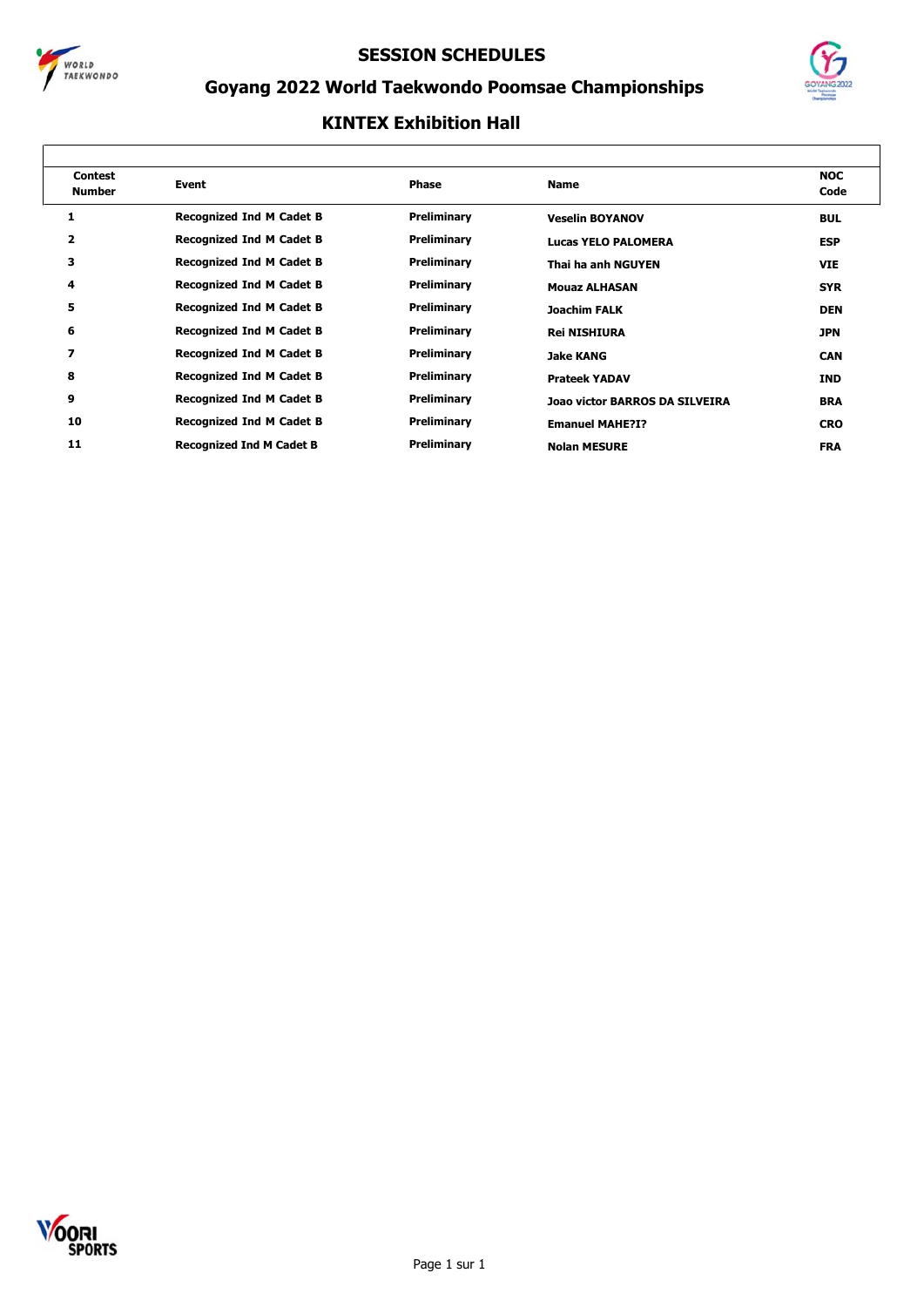



## **Goyang 2022 World Taekwondo Poomsae Championships**

| <b>Contest</b><br><b>Number</b> | <b>Event</b>                     | <b>Phase</b>       | <b>Name</b>                         | <b>NOC</b><br>Code |
|---------------------------------|----------------------------------|--------------------|-------------------------------------|--------------------|
| 1                               | <b>Recognized Ind M Junior A</b> | Preliminary        | <b>Tobias KASPAREK</b>              | <b>AUT</b>         |
| 2                               | <b>Recognized Ind M Junior A</b> | <b>Preliminary</b> | <b>Nicholas KHAW</b>                | <b>WT</b>          |
| 3                               | <b>Recognized Ind M Junior A</b> | Preliminary        | <b>Christian TURNER</b>             | <b>AUS</b>         |
| 4                               | <b>Recognized Ind M Junior A</b> | Preliminary        | <b>Moises alfonso LARIOS TORRES</b> | <b>COL</b>         |
| 5                               | <b>Recognized Ind M Junior A</b> | Preliminary        | <b>Saif JAMEEL HASSAN</b>           | IRQ                |
| 6                               | <b>Recognized Ind M Junior A</b> | Preliminary        | Sung hyun eric GUN                  | <b>USA</b>         |
| 7                               | <b>Recognized Ind M Junior A</b> | Preliminary        | <b>Jens GRAMBO GUNDERSEN</b>        | <b>NOR</b>         |
| 8                               | <b>Recognized Ind M Junior A</b> | Preliminary        | Thai duong DO                       | <b>VIE</b>         |
| 9                               | <b>Recognized Ind M Junior A</b> | Preliminary        | Ethan SO                            | <b>CAN</b>         |
| 10                              | <b>Recognized Ind M Junior A</b> | Preliminary        | <b>Hyan SUZUKI</b>                  | <b>JPN</b>         |
| 11                              | <b>Recognized Ind M Junior A</b> | Preliminary        | <b>Mian FROMM</b>                   | <b>GER</b>         |
| 12                              | <b>Recognized Ind M Junior A</b> | Preliminary        | <b>Alexis CHHENG</b>                | <b>FRA</b>         |
| 13                              | <b>Recognized Ind M Junior A</b> | Preliminary        | <b>Alejandro FERNANDEZ FRANJO</b>   | <b>ESP</b>         |
| 14                              | <b>Recognized Ind M Junior A</b> | Preliminary        | <b>Bilguun-orshikh DAGVASAMBUU</b>  | <b>MGL</b>         |
| 15                              | <b>Recognized Ind M Junior A</b> | <b>Preliminary</b> | <b>Abbas ANSARI</b>                 | <b>NEP</b>         |

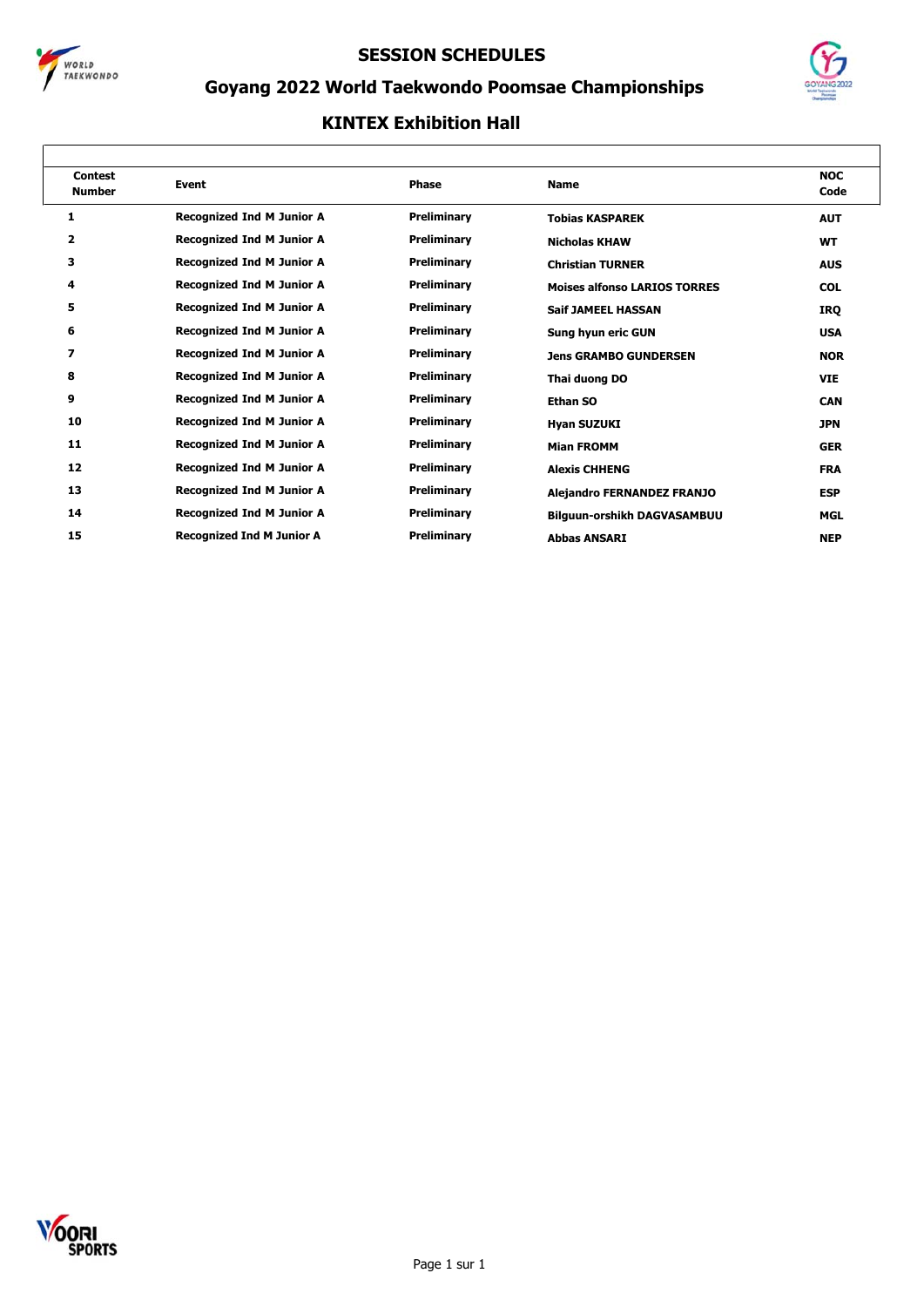



## **Goyang 2022 World Taekwondo Poomsae Championships**

| <b>Contest</b><br><b>Number</b> | Event                            | <b>Phase</b> | <b>Name</b>                          | <b>NOC</b><br>Code |
|---------------------------------|----------------------------------|--------------|--------------------------------------|--------------------|
| 1                               | <b>Recognized Ind M Junior B</b> | Preliminary  | Amirali ALIZADEH                     | IRI                |
| $\overline{\mathbf{2}}$         | <b>Recognized Ind M Junior B</b> | Preliminary  | <b>Ian matthew CORTON</b>            | <b>PHI</b>         |
| 3                               | <b>Recognized Ind M Junior B</b> | Preliminary  | <b>Gustav LELINGE</b>                | <b>SWE</b>         |
| 4                               | <b>Recognized Ind M Junior B</b> | Preliminary  | Abdallah ADEL HASSAN SHAABAN DERBALA | <b>EGY</b>         |
| 5                               | <b>Recognized Ind M Junior B</b> | Preliminary  | <b>Lassi KAASINEN</b>                | <b>FIN</b>         |
| 6                               | <b>Recognized Ind M Junior B</b> | Preliminary  | <b>Alejandro ROMAN JIMENEZ</b>       | <b>CRC</b>         |
| 7                               | <b>Recognized Ind M Junior B</b> | Preliminary  | <b>Dorde BUNCIC</b>                  | <b>CRO</b>         |
| 8                               | <b>Recognized Ind M Junior B</b> | Preliminary  | <b>Boyan ROUSSEV</b>                 | <b>BUL</b>         |
| 9                               | <b>Recognized Ind M Junior B</b> | Preliminary  | <b>Jai MALINDA</b>                   | <b>IND</b>         |
| 10                              | <b>Recognized Ind M Junior B</b> | Preliminary  | <b>Joao BALZANO FONTOURA</b>         | <b>BRA</b>         |
| 11                              | <b>Recognized Ind M Junior B</b> | Preliminary  | <b>Tomas MARKOV</b>                  | <b>CZE</b>         |
| 12                              | <b>Recognized Ind M Junior B</b> | Preliminary  | <b>Ho-hsuan TSAI</b>                 | <b>TPE</b>         |
| 13                              | <b>Recognized Ind M Junior B</b> | Preliminary  | <b>Lee JUNHEE</b>                    | <b>KOR</b>         |
| 14                              | <b>Recognized Ind M Junior B</b> | Preliminary  | <b>Obed MARTINEZ</b>                 | <b>MEX</b>         |

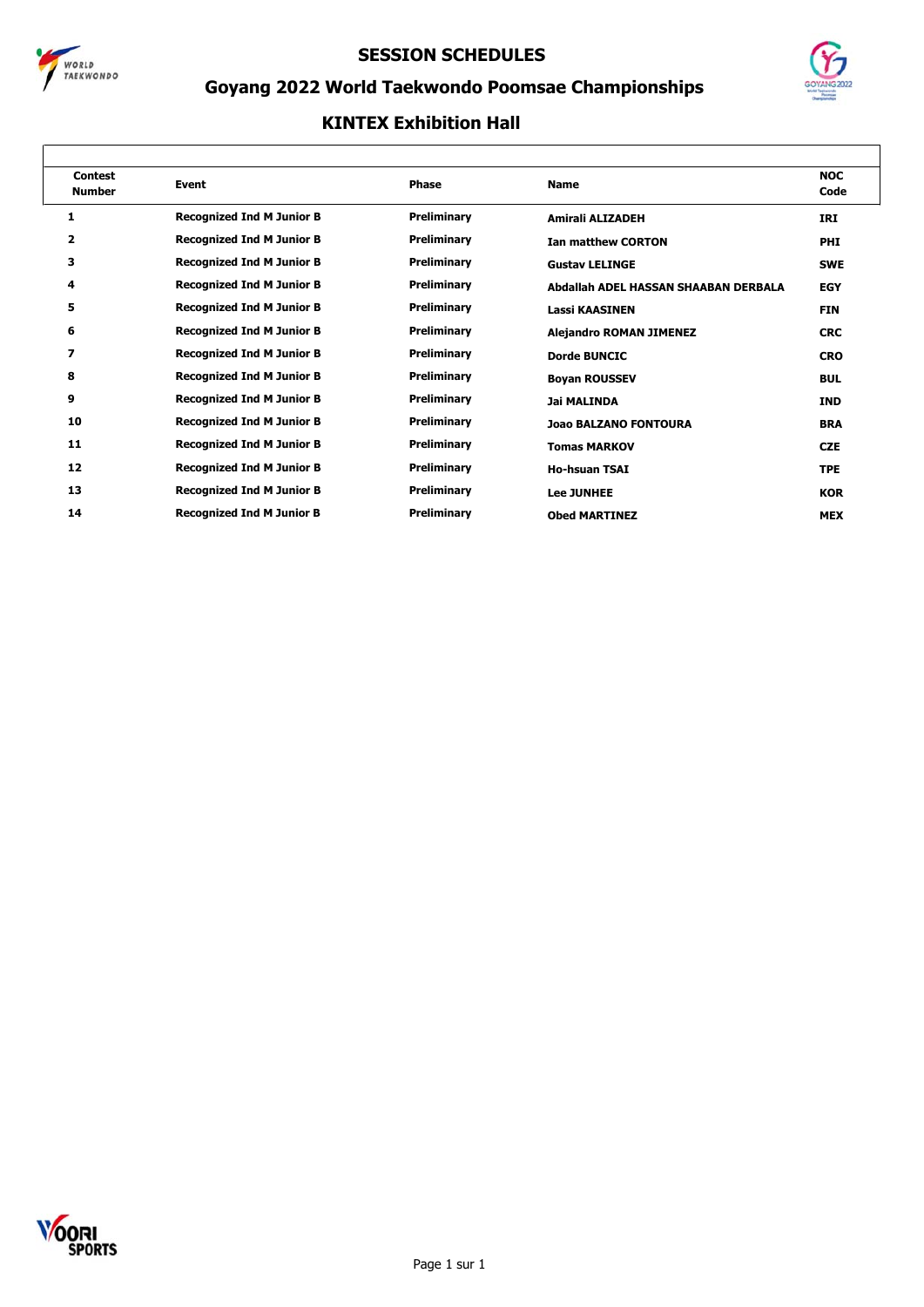

### $\mathcal G$

#### **Recognized Poomsae Individual Male Under 30 Contestants : 46**



**LEGEND PTF: Win by final score RSC: Win by Referee Stops Contest WDR: Win by Withdrawal DSQ: Win by Disqualification (x): Seed**

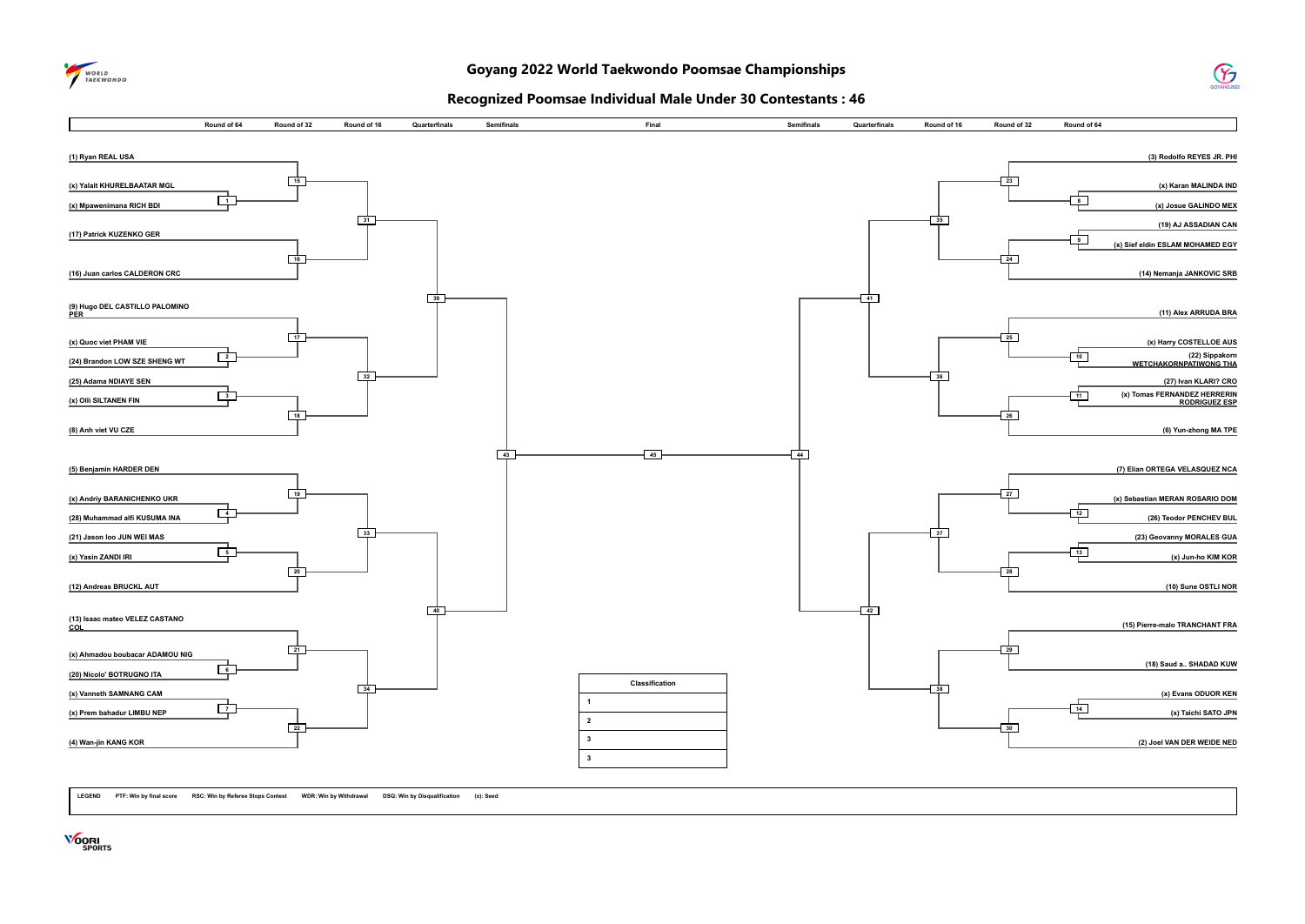

#### **Goyang 2022 World Taekwondo Poomsae Championships**



#### **Recognized Poomsae Individual Male Under 40 Contestants : 26**



**LEGEND PTF: Win by final score RSC: Win by Referee Stops Contest WDR: Win by Withdrawal DSQ: Win by Disqualification (x): Seed**

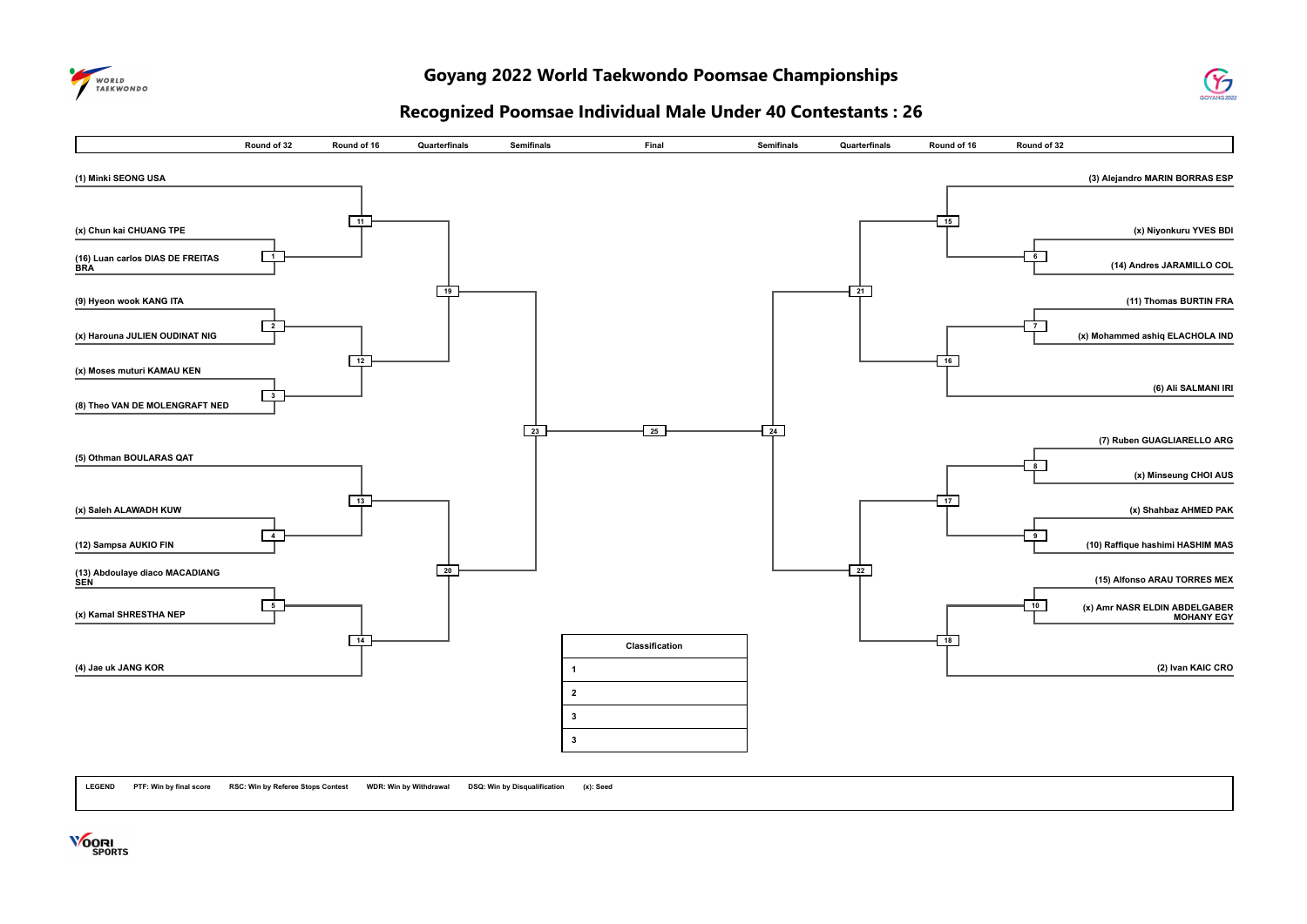



## **Goyang 2022 World Taekwondo Poomsae Championships**

| <b>Contest</b><br><b>Number</b> | Event                              | <b>Phase</b> | <b>Name</b>                   | <b>NOC</b><br>Code |
|---------------------------------|------------------------------------|--------------|-------------------------------|--------------------|
| 1                               | <b>Recognized Ind M Under 50 A</b> | Preliminary  | Norikazu ISHIHARA             | <b>JPN</b>         |
| 2                               | <b>Recognized Ind M Under 50 A</b> | Preliminary  | <b>Simeon POPOV</b>           | <b>BUL</b>         |
| з                               | <b>Recognized Ind M Under 50 A</b> | Preliminary  | Daouda SOUMAILA               | <b>NIG</b>         |
| 4                               | <b>Recognized Ind M Under 50 A</b> | Preliminary  | <b>Oscar GALVEZ VENEGAS</b>   | <b>BOL</b>         |
| 5                               | <b>Recognized Ind M Under 50 A</b> | Preliminary  | Aumar hameed mazyad AL-HALAFI | IRQ                |
| 6                               | <b>Recognized Ind M Under 50 A</b> | Preliminary  | <b>Alistair LAWSON</b>        | <b>AUS</b>         |
| 7                               | <b>Recognized Ind M Under 50 A</b> | Preliminary  | <b>Abdelfattah METWALLY</b>   | <b>EGY</b>         |
| 8                               | <b>Recognized Ind M Under 50 A</b> | Preliminary  | <b>Patricio MARTINEZ CANO</b> | <b>ESP</b>         |
| 9                               | <b>Recognized Ind M Under 50 A</b> | Preliminary  | <b>Ernesto GUZMAN</b>         | <b>PHI</b>         |
| 10                              | <b>Recognized Ind M Under 50 A</b> | Preliminary  | <b>Juan FERNANDEZ</b>         | <b>MEX</b>         |
| 11                              | <b>Recognized Ind M Under 50 A</b> | Preliminary  | <b>Hussien ABAKAR</b>         | <b>SUD</b>         |
| 12                              | <b>Recognized Ind M Under 50 A</b> | Preliminary  | Hak dong KIM                  | <b>KOR</b>         |
| 13                              | <b>Recognized Ind M Under 50 A</b> | Preliminary  | Chauw proom wichit EROM       | <b>MAS</b>         |

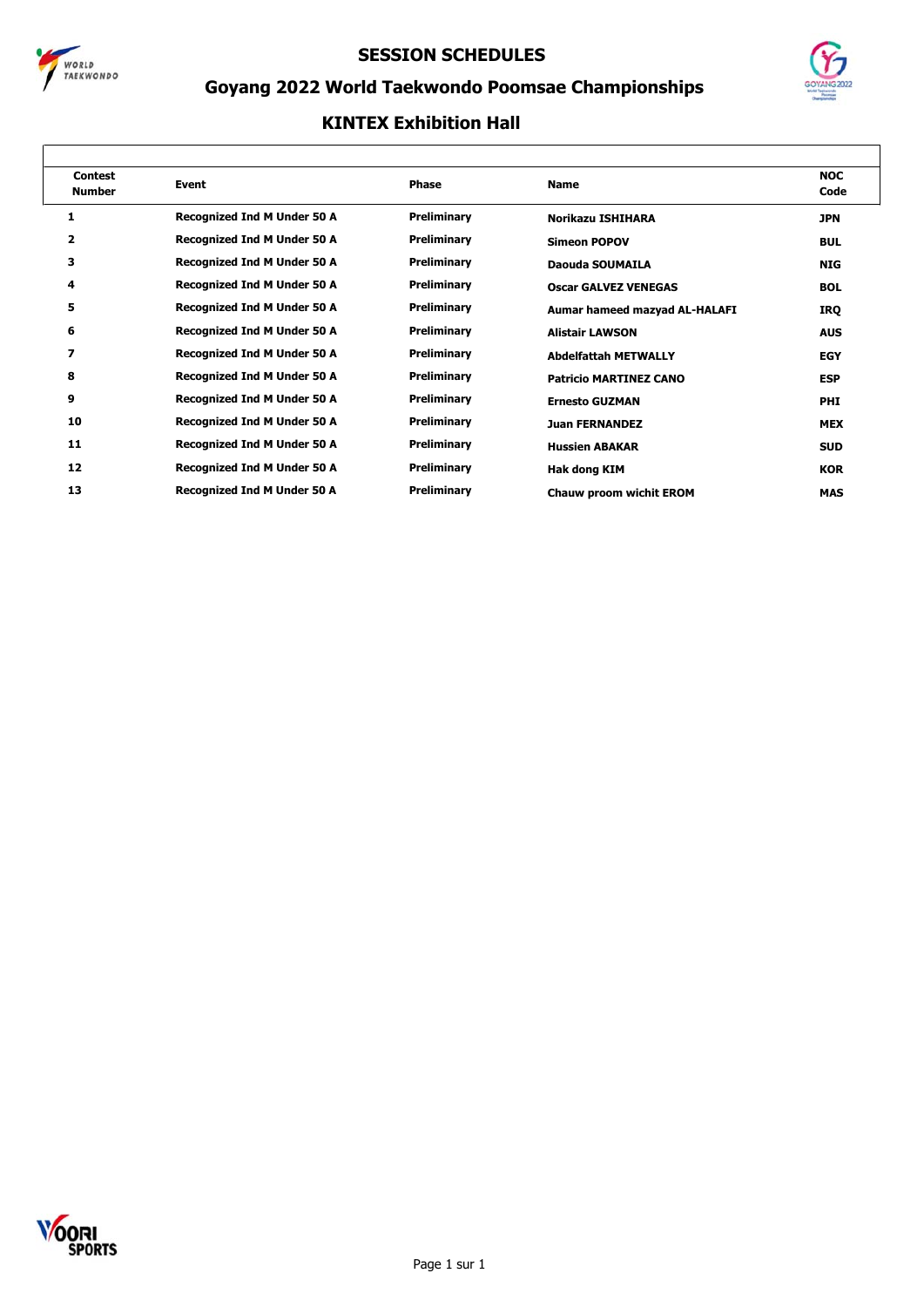



## **Goyang 2022 World Taekwondo Poomsae Championships**

| <b>Contest</b><br><b>Number</b> | Event                              | Phase       | <b>Name</b>                  | <b>NOC</b><br>Code |
|---------------------------------|------------------------------------|-------------|------------------------------|--------------------|
|                                 |                                    |             |                              |                    |
| 1                               | <b>Recognized Ind M Under 50 B</b> | Preliminary | <b>Roshan KHAN</b>           | <b>NEP</b>         |
| 2                               | <b>Recognized Ind M Under 50 B</b> | Preliminary | <b>Marcio LOSADA</b>         | <b>BRA</b>         |
| з                               | <b>Recognized Ind M Under 50 B</b> | Preliminary | Regi K                       | <b>IND</b>         |
| 4                               | <b>Recognized Ind M Under 50 B</b> | Preliminary | <b>Ondrej HAVLICEK</b>       | <b>CZE</b>         |
| 5                               | <b>Recognized Ind M Under 50 B</b> | Preliminary | <b>Marcel CASTILLO</b>       | <b>PER</b>         |
| 6                               | <b>Recognized Ind M Under 50 B</b> | Preliminary | <b>Eric ALBASINI</b>         | <b>FRA</b>         |
| $\overline{\phantom{a}}$        | <b>Recognized Ind M Under 50 B</b> | Preliminary | <b>Eder VERGARA LAMBRANO</b> | <b>COL</b>         |
| 8                               | <b>Recognized Ind M Under 50 B</b> | Preliminary | <b>Branislav KURUCA</b>      | <b>SRB</b>         |
| 9                               | <b>Recognized Ind M Under 50 B</b> | Preliminary | <b>Chung-hsien CHIANG</b>    | <b>TPE</b>         |
| 10                              | <b>Recognized Ind M Under 50 B</b> | Preliminary | <b>Christian SENFT</b>       | <b>GER</b>         |
| 11                              | <b>Recognized Ind M Under 50 B</b> | Preliminary | Mohammadtaghi HATAMI         | IRI                |
| 12                              | <b>Recognized Ind M Under 50 B</b> | Preliminary | <b>Pok sun YANG</b>          | <b>USA</b>         |
|                                 |                                    |             |                              |                    |

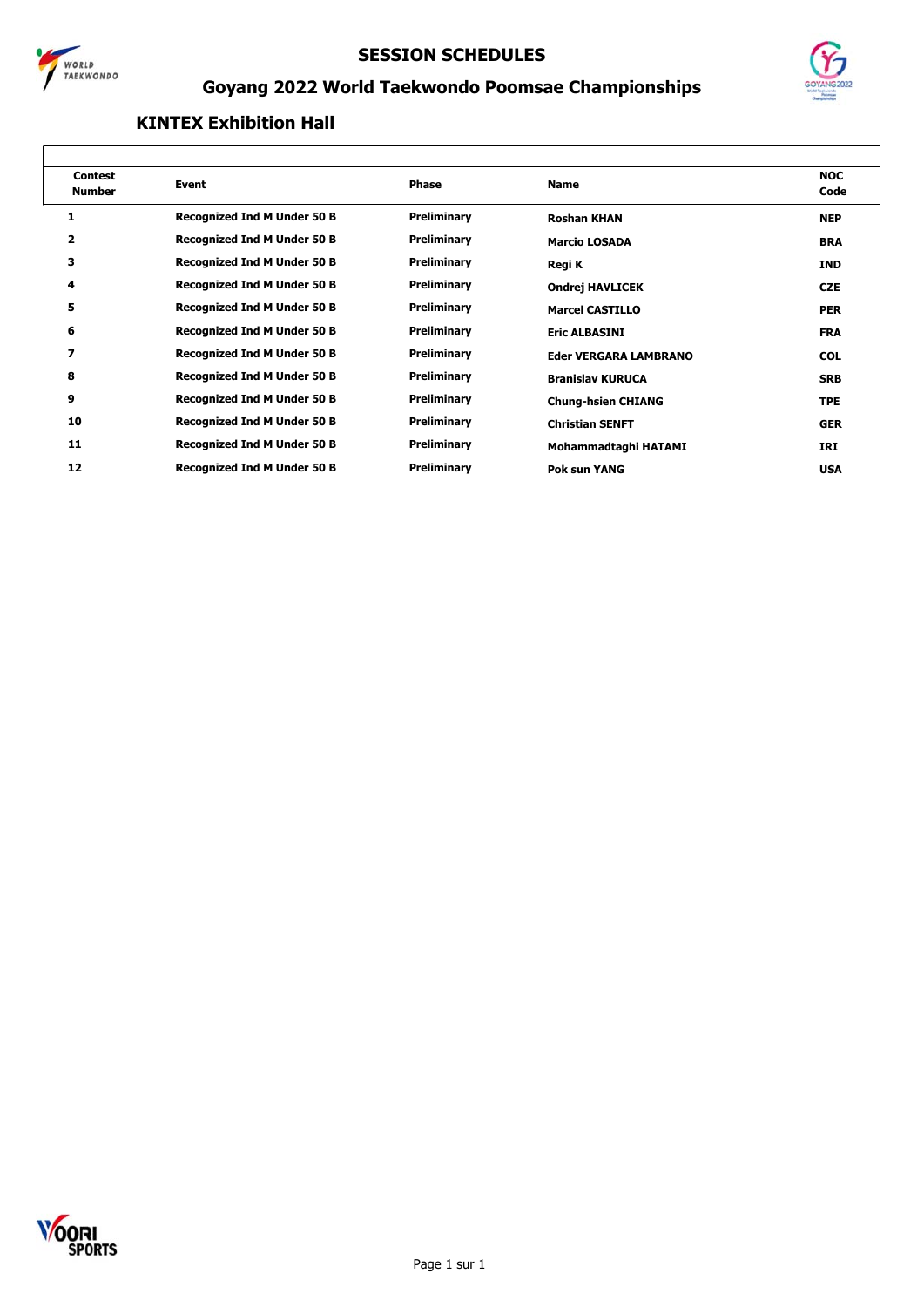



## **Goyang 2022 World Taekwondo Poomsae Championships**

| <b>Contest</b><br><b>Number</b> | <b>Event</b>                     | <b>Phase</b> | <b>Name</b>                     | <b>NOC</b><br>Code |
|---------------------------------|----------------------------------|--------------|---------------------------------|--------------------|
| 1                               | <b>Recognized Ind M Under 60</b> | Preliminary  | Juan enrique LUNA               | <b>MEX</b>         |
| $\overline{\mathbf{2}}$         | <b>Recognized Ind M Under 60</b> | Preliminary  | <b>Robert PACE</b>              | <b>AUS</b>         |
| 3                               | <b>Recognized Ind M Under 60</b> | Preliminary  | <b>Ky-tu DANG</b>               | <b>DEN</b>         |
| 4                               | <b>Recognized Ind M Under 60</b> | Preliminary  | <b>Jeehoon SOHN</b>             | <b>CAN</b>         |
| 5                               | <b>Recognized Ind M Under 60</b> | Preliminary  | <b>Biser HRISTOV</b>            | <b>BUL</b>         |
| 6                               | <b>Recognized Ind M Under 60</b> | Preliminary  | <b>Antonio MORENO RODRIGUEZ</b> | <b>ESP</b>         |
| 7                               | <b>Recognized Ind M Under 60</b> | Preliminary  | <b>Taewon JUNG</b>              | <b>USA</b>         |
| 8                               | <b>Recognized Ind M Under 60</b> | Preliminary  | <b>Andrea NOTARO</b>            | <b>ITA</b>         |
| 9                               | <b>Recognized Ind M Under 60</b> | Preliminary  | Abdoul aziz OUMAROU GORA        | <b>NIG</b>         |
| 10                              | <b>Recognized Ind M Under 60</b> | Preliminary  | <b>Daniel FORMICHI</b>          | <b>FRA</b>         |
| 11                              | <b>Recognized Ind M Under 60</b> | Preliminary  | <b>Cheol-hee LEE</b>            | <b>KOR</b>         |
| 12                              | <b>Recognized Ind M Under 60</b> | Preliminary  | Yehia ABDELHAMID                | <b>EGY</b>         |
| 13                              | <b>Recognized Ind M Under 60</b> | Preliminary  | <b>Kim REJMAN</b>               | <b>FIN</b>         |
| 14                              | <b>Recognized Ind M Under 60</b> | Preliminary  | Rajesh .m. KHILARI              | <b>IND</b>         |

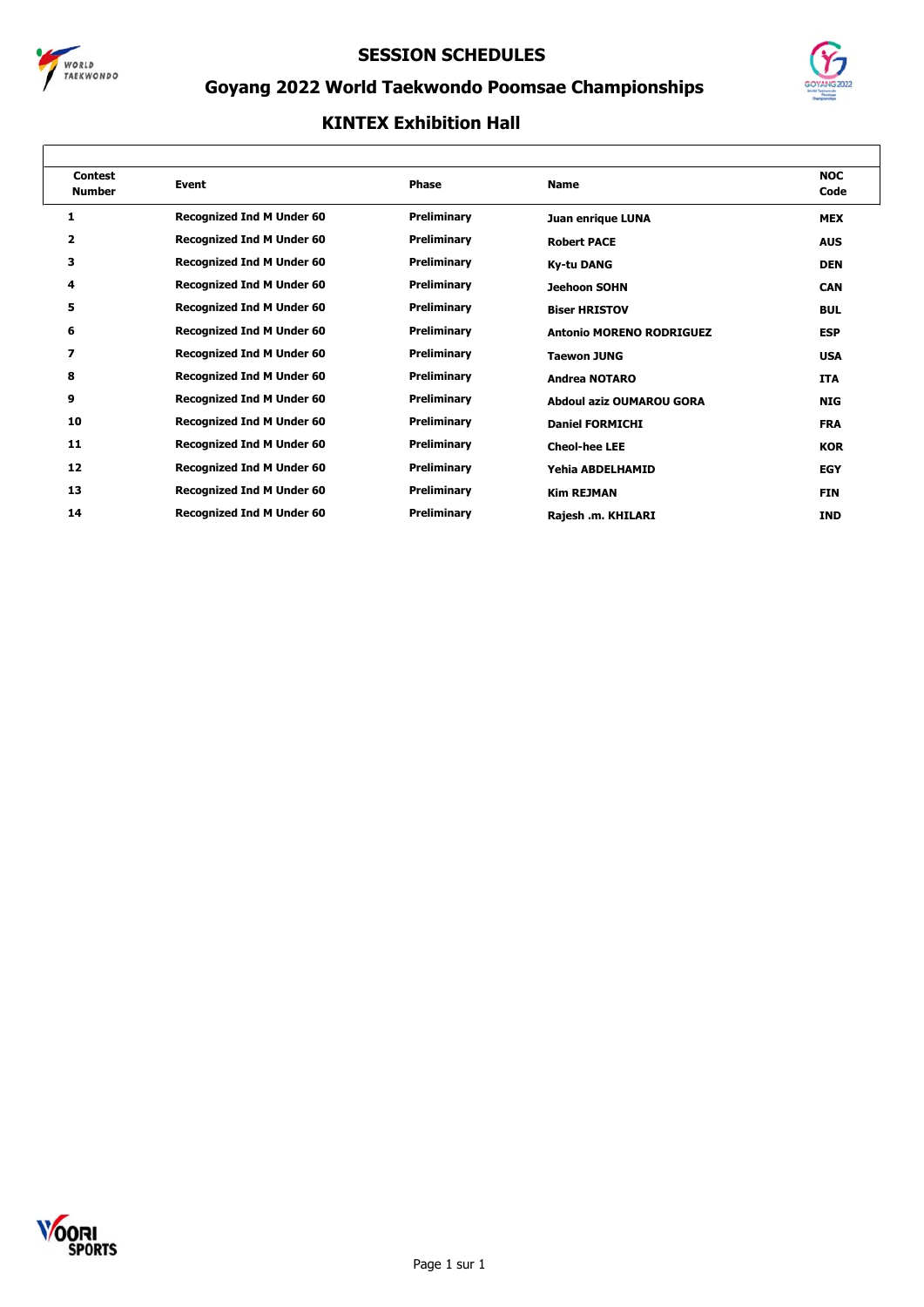



## **Goyang 2022 World Taekwondo Poomsae Championships**

| <b>Contest</b><br><b>Number</b> | Event                            | <b>Phase</b> | <b>Name</b>                          | <b>NOC</b><br>Code |
|---------------------------------|----------------------------------|--------------|--------------------------------------|--------------------|
| 1                               | <b>Recognized Ind M Under 65</b> | Preliminary  | <b>Manfred STADTMULLER</b>           | <b>GER</b>         |
| $\overline{\mathbf{2}}$         | <b>Recognized Ind M Under 65</b> | Preliminary  | Dong kyun SEO                        | <b>KOR</b>         |
| з                               | <b>Recognized Ind M Under 65</b> | Preliminary  | <b>Jose javier PASCUAL HERNANDEZ</b> | <b>ESP</b>         |
| 4                               | <b>Recognized Ind M Under 65</b> | Preliminary  | <b>Roberto LOPEZ LOPEZ</b>           | <b>MEX</b>         |
| 5                               | <b>Recognized Ind M Under 65</b> | Preliminary  | <b>Chin-shun YEH</b>                 | <b>TPE</b>         |
| 6                               | <b>Recognized Ind M Under 65</b> | Preliminary  | <b>Edgardo alberto LEIVA</b>         | <b>ARG</b>         |
| 7                               | <b>Recognized Ind M Under 65</b> | Preliminary  | <b>Nader KHODAMORADI</b>             | IRI                |
| 8                               | <b>Recognized Ind M Under 65</b> | Preliminary  | <b>Jorn ANDERSEN</b>                 | <b>DEN</b>         |
| 9                               | <b>Recognized Ind M Under 65</b> | Preliminary  | John KO                              | <b>CAN</b>         |
| 10                              | <b>Recognized Ind M Under 65</b> | Preliminary  | <b>Josef CHIU</b>                    | <b>SWE</b>         |
| 11                              | <b>Recognized Ind M Under 65</b> | Preliminary  | <b>Abdesslem EL FAHASSI</b>          | <b>FRA</b>         |
| 12                              | <b>Recognized Ind M Under 65</b> | Preliminary  | Gopinath PC                          | <b>IND</b>         |
| 13                              | <b>Recognized Ind M Under 65</b> | Preliminary  | <b>Pedro paulo FRANCELINO</b>        | <b>BRA</b>         |
| 14                              | <b>Recognized Ind M Under 65</b> | Preliminary  | <b>James PARK</b>                    | <b>USA</b>         |
|                                 |                                  |              |                                      |                    |

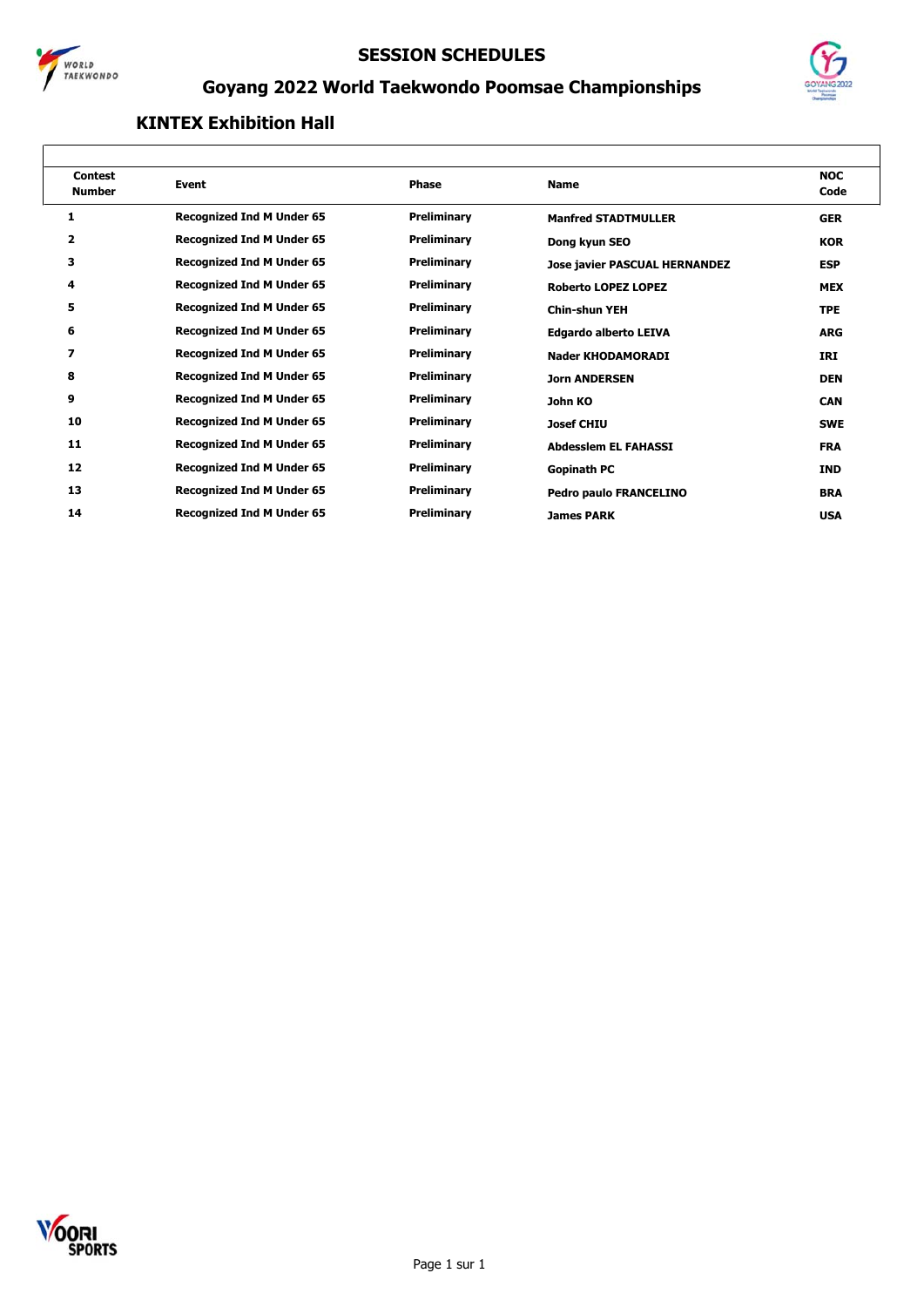



## **Goyang 2022 World Taekwondo Poomsae Championships**

| <b>Contest</b><br><b>Number</b> | Event                           | <b>Phase</b> | <b>Name</b>             | <b>NOC</b><br>Code |
|---------------------------------|---------------------------------|--------------|-------------------------|--------------------|
|                                 | <b>Recognized Ind M Over 65</b> | Preliminary  | <b>Chi DUONG</b>        | <b>USA</b>         |
| $\overline{\mathbf{2}}$         | <b>Recognized Ind M Over 65</b> | Preliminary  | <b>Jose carlos SAAD</b> | <b>BRA</b>         |
| з                               | <b>Recognized Ind M Over 65</b> | Preliminary  | <b>Hadi TORKASHVAND</b> | IRI                |
| 4                               | <b>Recognized Ind M Over 65</b> | Preliminary  | <b>Shuang hsia CHEN</b> | <b>TPE</b>         |
| 5                               | <b>Recognized Ind M Over 65</b> | Preliminary  | <b>Bhajan MANN</b>      | <b>CAN</b>         |
| 6                               | <b>Recognized Ind M Over 65</b> | Preliminary  | <b>Robert POUBLON</b>   | <b>NED</b>         |
| $\overline{\mathbf{z}}$         | <b>Recognized Ind M Over 65</b> | Preliminary  | <b>Guy FRIESS</b>       | <b>FRA</b>         |
| 8                               | <b>Recognized Ind M Over 65</b> | Preliminary  | Jae-jin KANG            | <b>KOR</b>         |
| 9                               | <b>Recognized Ind M Over 65</b> | Preliminary  | <b>David ATKINSON</b>   | <b>AUS</b>         |
| 10                              | <b>Recognized Ind M Over 65</b> | Preliminary  | Jeong cheol KIM KIM     | <b>ESP</b>         |
|                                 |                                 |              |                         |                    |

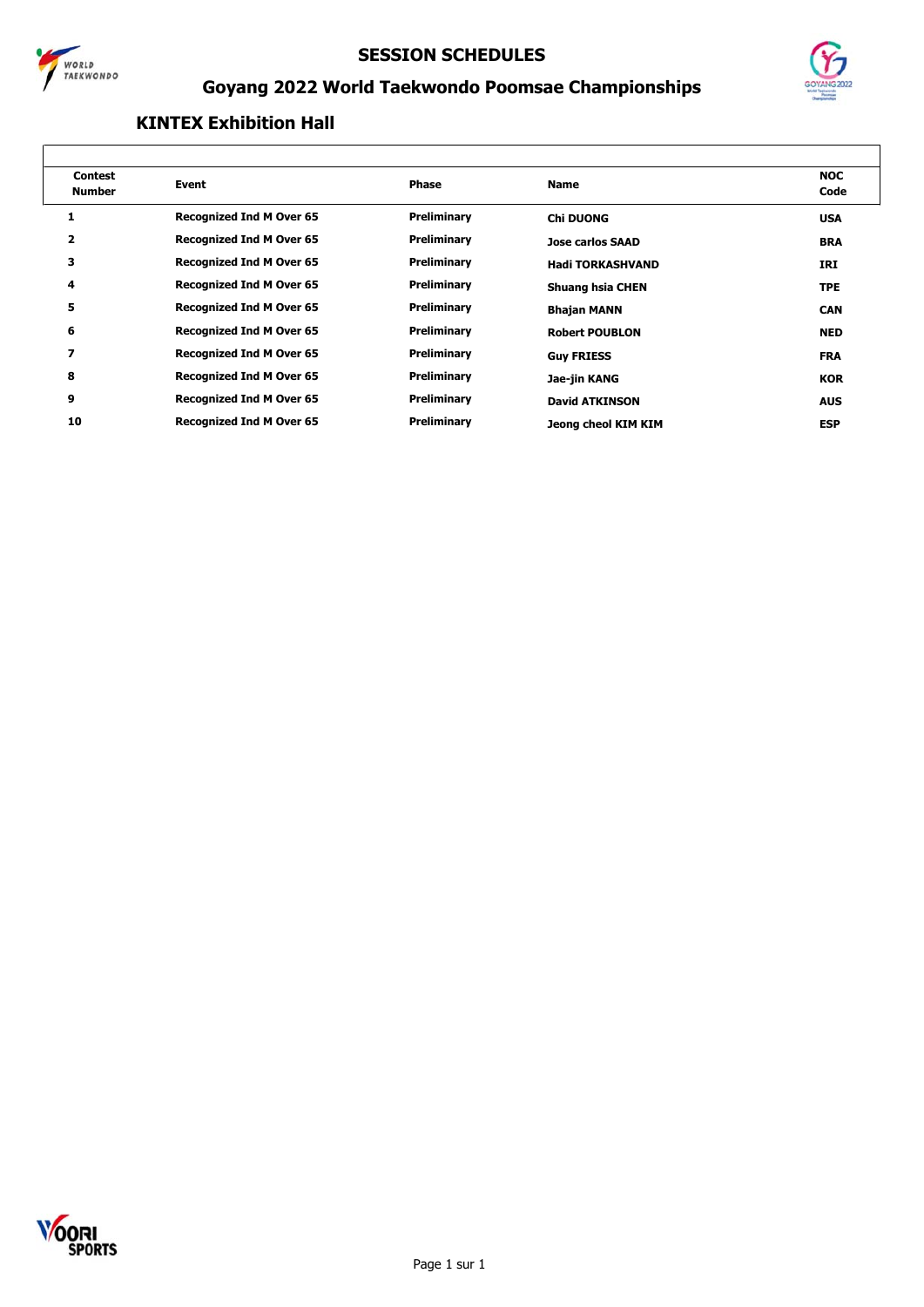



## **Goyang 2022 World Taekwondo Poomsae Championships**

| <b>Contest</b><br><b>Number</b> | Event                           | Phase       | <b>Name</b>                            | <b>NOC</b><br>Code |
|---------------------------------|---------------------------------|-------------|----------------------------------------|--------------------|
| 1                               | <b>Recognized Ind F Cadet A</b> | Preliminary | <b>Ashlee GRIGG</b>                    | <b>AUS</b>         |
| 2                               | <b>Recognized Ind F Cadet A</b> | Preliminary | Song yeon HAN                          | <b>KOR</b>         |
| 3                               | <b>Recognized Ind F Cadet A</b> | Preliminary | <b>Mariam HANI ABDELHAMID</b>          | <b>EGY</b>         |
| 4                               | <b>Recognized Ind F Cadet A</b> | Preliminary | <b>Brisa alexandra ALEKC HERNANDEZ</b> | <b>MEX</b>         |
| 5                               | <b>Recognized Ind F Cadet A</b> | Preliminary | <b>Sema NABAH</b>                      | <b>SYR</b>         |
| 6                               | <b>Recognized Ind F Cadet A</b> | Preliminary | <b>Moitri SARMA</b>                    | <b>IND</b>         |
| 7                               | <b>Recognized Ind F Cadet A</b> | Preliminary | Yurani angelica PINILLA LABIO          | <b>COL</b>         |
| 8                               | <b>Recognized Ind F Cadet A</b> | Preliminary | Ana julia GONCALVES ARANTES            | <b>BRA</b>         |
| 9                               | <b>Recognized Ind F Cadet A</b> | Preliminary | <b>Yeva GAVRYLOVA</b>                  | <b>UKR</b>         |
| 10                              | <b>Recognized Ind F Cadet A</b> | Preliminary | <b>Yi-hsuan CHANG</b>                  | <b>TPE</b>         |
| 11                              | <b>Recognized Ind F Cadet A</b> | Preliminary | <b>Irena LEE</b>                       | <b>CZE</b>         |
| 12                              | <b>Recognized Ind F Cadet A</b> | Preliminary | Mikayla XIONG                          | <b>USA</b>         |

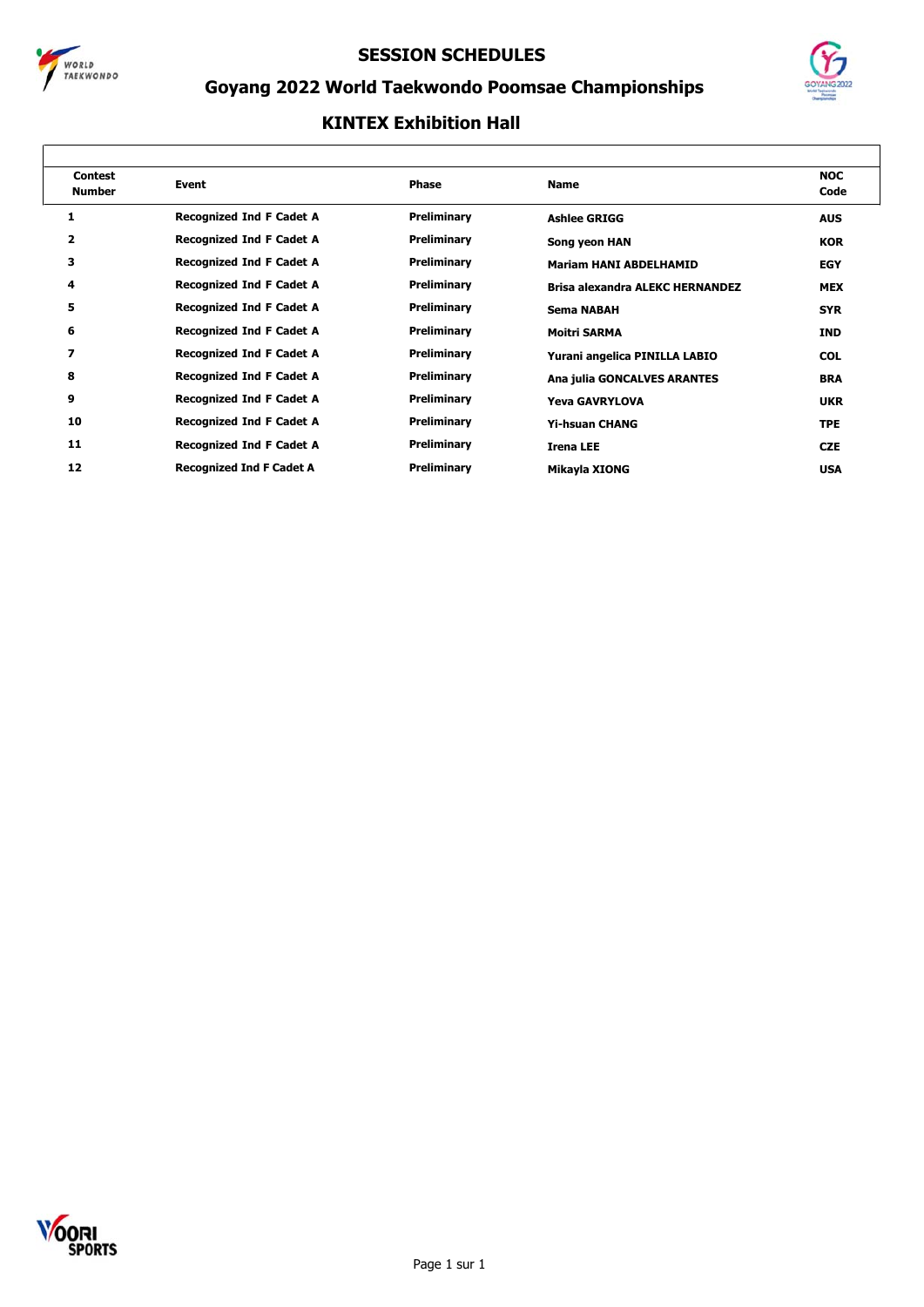



## **Goyang 2022 World Taekwondo Poomsae Championships**

| <b>Contest</b><br><b>Number</b> | Event                           | Phase       | <b>Name</b>                    | <b>NOC</b><br>Code |
|---------------------------------|---------------------------------|-------------|--------------------------------|--------------------|
| 1                               | <b>Recognized Ind F Cadet B</b> | Preliminary | <b>Alejandra CRUZ GARFIAS</b>  | <b>BOL</b>         |
| 2                               | <b>Recognized Ind F Cadet B</b> | Preliminary | <b>Narantungalag ERDENEBAT</b> | MGL                |
| 3                               | <b>Recognized Ind F Cadet B</b> | Preliminary | Tuong-vi DO                    | <b>GER</b>         |
| 4                               | <b>Recognized Ind F Cadet B</b> | Preliminary | <b>Rachel LEE</b>              | <b>CAN</b>         |
| 5                               | <b>Recognized Ind F Cadet B</b> | Preliminary | Ana Ilin SHIN VEIGA            | <b>ESP</b>         |
| 6                               | <b>Recognized Ind F Cadet B</b> | Preliminary | <b>Andrea THEODOSE</b>         | <b>FRA</b>         |
| 7                               | <b>Recognized Ind F Cadet B</b> | Preliminary | <b>Nikol HRISTOVA</b>          | <b>BUL</b>         |
| 8                               | <b>Recognized Ind F Cadet B</b> | Preliminary | <b>Gabriella MEYVIS</b>        | <b>BEL</b>         |
| 9                               | <b>Recognized Ind F Cadet B</b> | Preliminary | Juliana CANDELARIA             | <b>USA</b>         |
| 10                              | <b>Recognized Ind F Cadet B</b> | Preliminary | <b>Hinako SATO</b>             | <b>JPN</b>         |
| 11                              | <b>Recognized Ind F Cadet B</b> | Preliminary | <b>Robin LEEWIS</b>            | <b>NED</b>         |
| 12                              | <b>Recognized Ind F Cadet B</b> | Preliminary | Thi my ha NGUYEN               | <b>VIE</b>         |

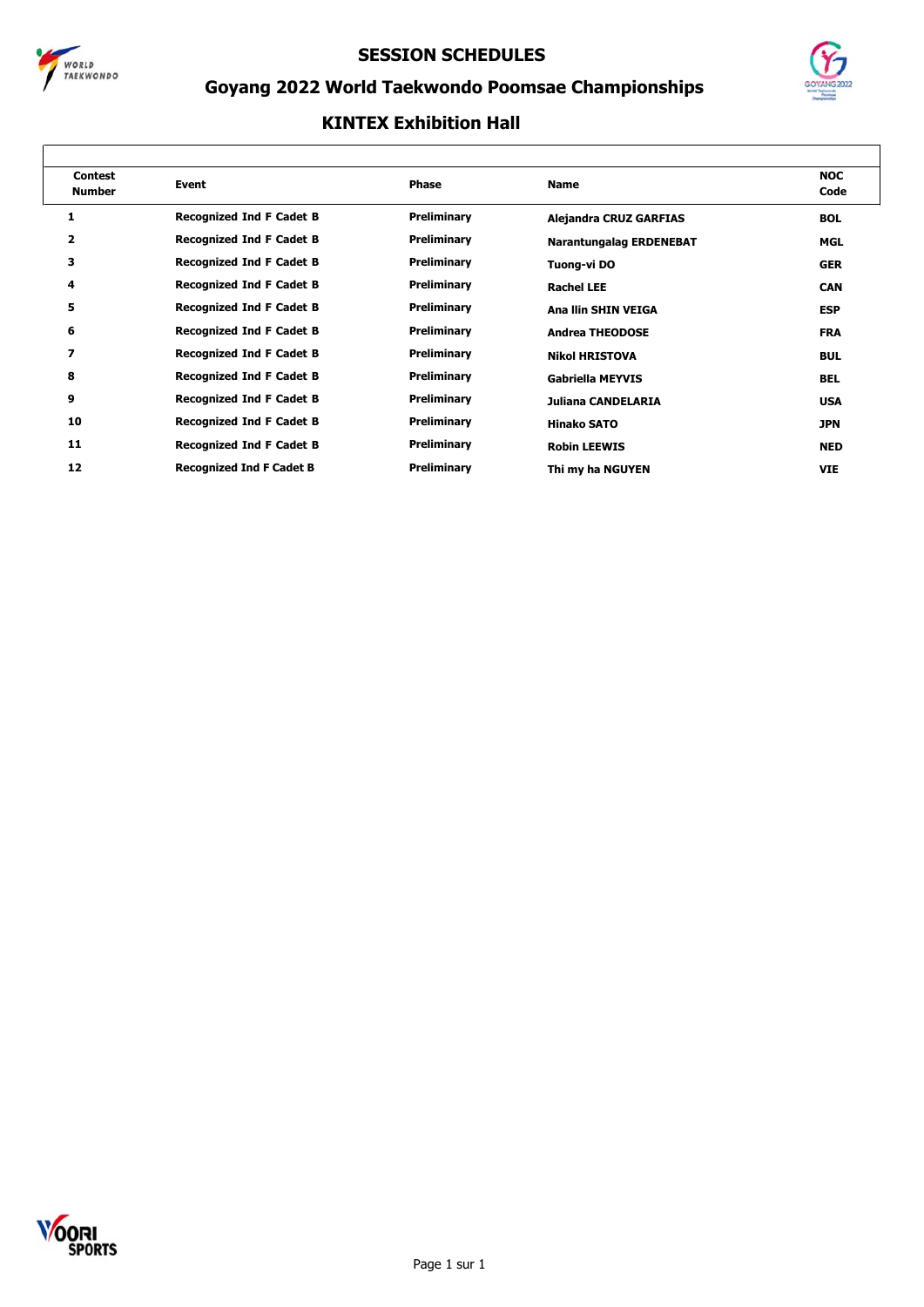



## **Goyang 2022 World Taekwondo Poomsae Championships**

| <b>Contest</b><br><b>Number</b> | Event                            | <b>Phase</b>       | <b>Name</b>                            | <b>NOC</b><br>Code |
|---------------------------------|----------------------------------|--------------------|----------------------------------------|--------------------|
| 1                               | <b>Recognized Ind F Junior A</b> | Preliminary        | Thuy nhi BUI                           | <b>VIE</b>         |
| 2                               | <b>Recognized Ind F Junior A</b> | Preliminary        | <b>Fabiana VARILLAS</b>                | <b>PER</b>         |
| з                               | <b>Recognized Ind F Junior A</b> | Preliminary        | Patrycja PERNER                        | <b>POL</b>         |
| 4                               | <b>Recognized Ind F Junior A</b> | Preliminary        | <b>Carolina ESCOLAR PARRA</b>          | <b>ESP</b>         |
| 5                               | <b>Recognized Ind F Junior A</b> | Preliminary        | Naila NAILA                            | <b>PAK</b>         |
| 6                               | <b>Recognized Ind F Junior A</b> | Preliminary        | <b>Isabelle PIMENTEL</b>               | <b>BRA</b>         |
| 7                               | <b>Recognized Ind F Junior A</b> | Preliminary        | Ana catalina POHL                      | <b>GER</b>         |
| 8                               | <b>Recognized Ind F Junior A</b> | <b>Preliminary</b> | <b>Keira ECKLEY</b>                    | <b>AUS</b>         |
| 9                               | <b>Recognized Ind F Junior A</b> | Preliminary        | <b>Fatemeh SALMANIZADEH NAJAFABADI</b> | IRI                |
| 10                              | <b>Recognized Ind F Junior A</b> | Preliminary        | <b>Aino KORTELAINEN</b>                | <b>FIN</b>         |
| 11                              | <b>Recognized Ind F Junior A</b> | Preliminary        | <b>Presiana SARBINOVA</b>              | <b>BUL</b>         |
| 12                              | <b>Recognized Ind F Junior A</b> | <b>Preliminary</b> | <b>Hana LEE</b>                        | <b>CZE</b>         |
| 13                              | <b>Recognized Ind F Junior A</b> | Preliminary        | Valeria NUNEZ ELIZONDO                 | <b>CRC</b>         |
| 14                              | <b>Recognized Ind F Junior A</b> | Preliminary        | <b>Katarina LASKOVIC</b>               | <b>SRB</b>         |
| 15                              | <b>Recognized Ind F Junior A</b> | Preliminary        | <b>Norah LADEGAARD-PEDERSEN</b>        | <b>SWE</b>         |
| 16                              | <b>Recognized Ind F Junior A</b> | Preliminary        | <b>Jooyeong LEE</b>                    | <b>KOR</b>         |
| 17                              | <b>Recognized Ind F Junior A</b> | Preliminary        | <b>Maria nicole LABAYNE</b>            | <b>PHI</b>         |

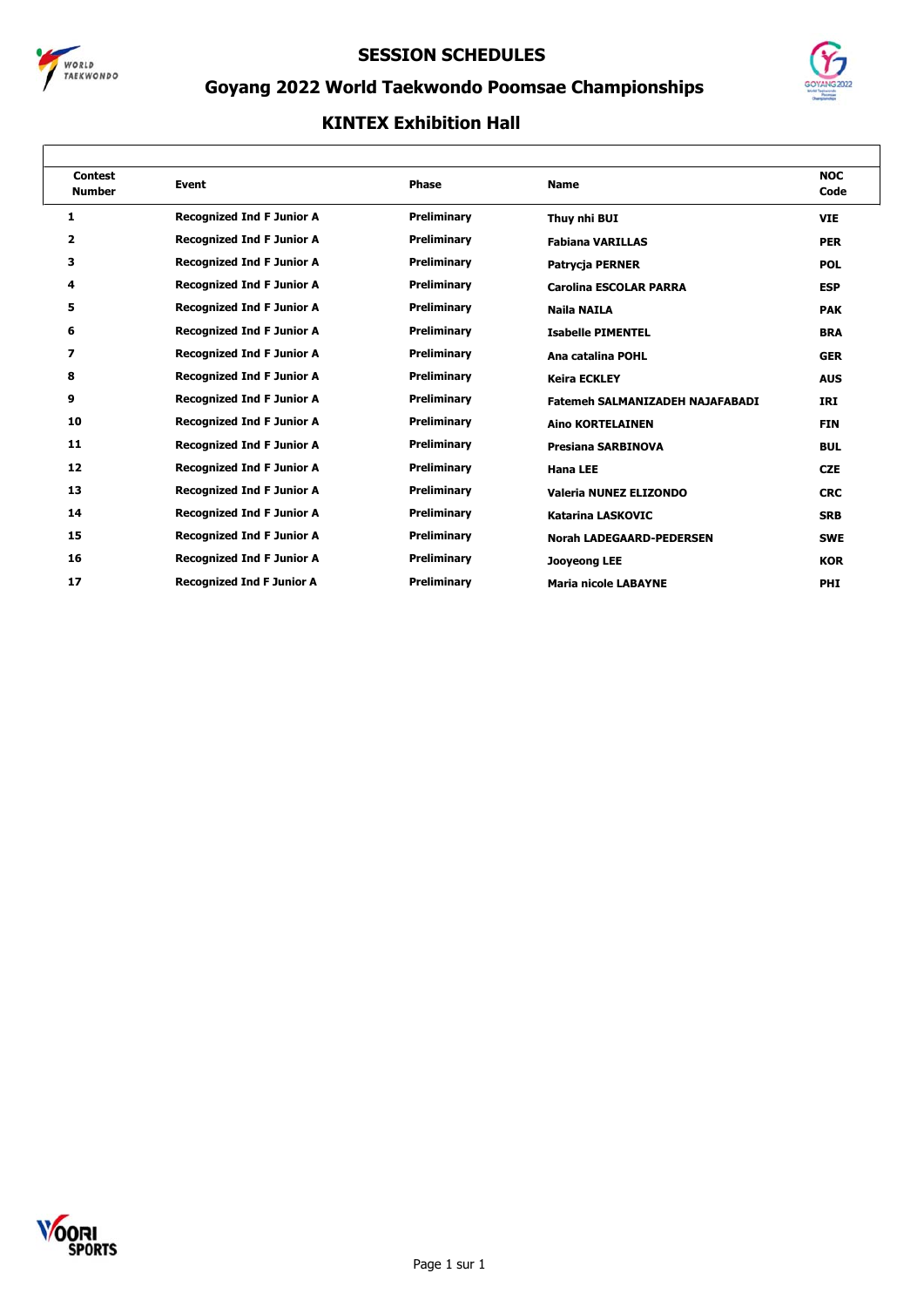



## **Goyang 2022 World Taekwondo Poomsae Championships**

| <b>Contest</b><br><b>Number</b> | Event                            | <b>Phase</b>       | <b>Name</b>                        | <b>NOC</b><br>Code |
|---------------------------------|----------------------------------|--------------------|------------------------------------|--------------------|
| 1                               | <b>Recognized Ind F Junior B</b> | Preliminary        | <b>Chang-ying YANG</b>             | <b>TPE</b>         |
| 2                               | <b>Recognized Ind F Junior B</b> | Preliminary        | Maryam mohammed nadhim AL-SAADI    | <b>IRQ</b>         |
| з                               | <b>Recognized Ind F Junior B</b> | Preliminary        | Daniela QUIRAMA MOLINA             | <b>COL</b>         |
| 4                               | <b>Recognized Ind F Junior B</b> | Preliminary        | <b>Mi jin CHANG YONG</b>           | <b>MGL</b>         |
| 5                               | <b>Recognized Ind F Junior B</b> | Preliminary        | <b>Maelys CORVEN</b>               | <b>FRA</b>         |
| 6                               | <b>Recognized Ind F Junior B</b> | Preliminary        | <b>Ivana KYSELOVA</b>              | <b>SVK</b>         |
| 7                               | <b>Recognized Ind F Junior B</b> | Preliminary        | Lorena ZABUKOVEC                   | <b>SLO</b>         |
| 8                               | <b>Recognized Ind F Junior B</b> | Preliminary        | <b>Genesis RIVERA PARDO</b>        | <b>BOL</b>         |
| 9                               | <b>Recognized Ind F Junior B</b> | Preliminary        | Na yeon yenny LEE KIM              | <b>MEX</b>         |
| 10                              | <b>Recognized Ind F Junior B</b> | Preliminary        | <b>Maria CHAVANNE</b>              | <b>SUI</b>         |
| 11                              | <b>Recognized Ind F Junior B</b> | Preliminary        | Naomi OH                           | <b>USA</b>         |
| 12                              | <b>Recognized Ind F Junior B</b> | Preliminary        | Yashika KHURANA                    | <b>IND</b>         |
| 13                              | <b>Recognized Ind F Junior B</b> | Preliminary        | Camille jespersgaard la . PEDERSEN | <b>DEN</b>         |
| 14                              | <b>Recognized Ind F Junior B</b> | Preliminary        | Germaine jia min LOI               | <b>WT</b>          |
| 15                              | <b>Recognized Ind F Junior B</b> | <b>Preliminary</b> | <b>Matea MAGDIC</b>                | <b>CRO</b>         |
| 16                              | <b>Recognized Ind F Junior B</b> | Preliminary        | <b>Akari SHINANO</b>               | <b>JPN</b>         |
| 17                              | <b>Recognized Ind F Junior B</b> | Preliminary        | <b>Claudia CIANCI</b>              | <b>ITA</b>         |

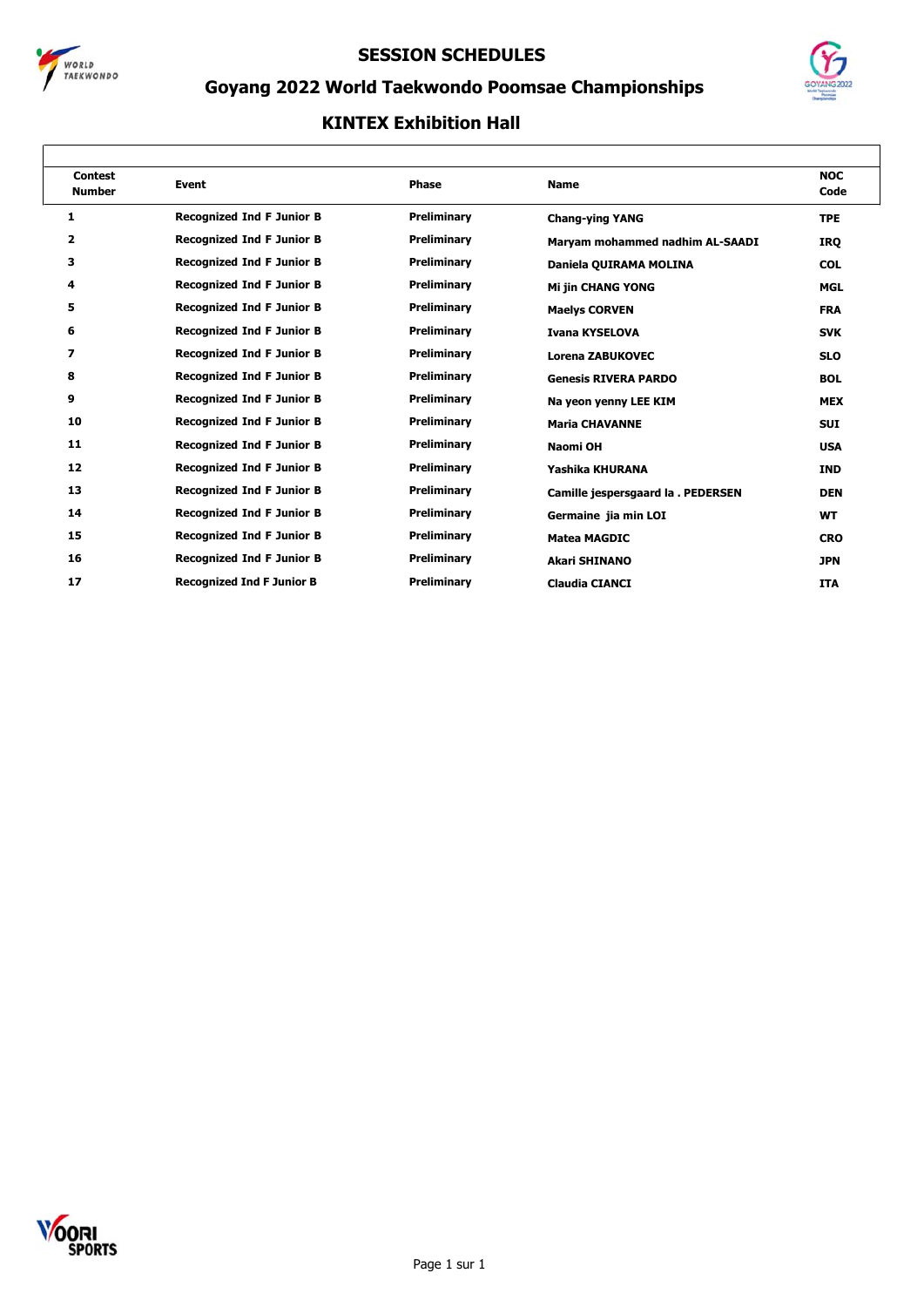



#### **Recognized Poomsae Individual Female Under 30 Contestants : 48**



**LEGEND PTF: Win by final score RSC: Win by Referee Stops Contest WDR: Win by Withdrawal DSQ: Win by Disqualification (x): Seed**

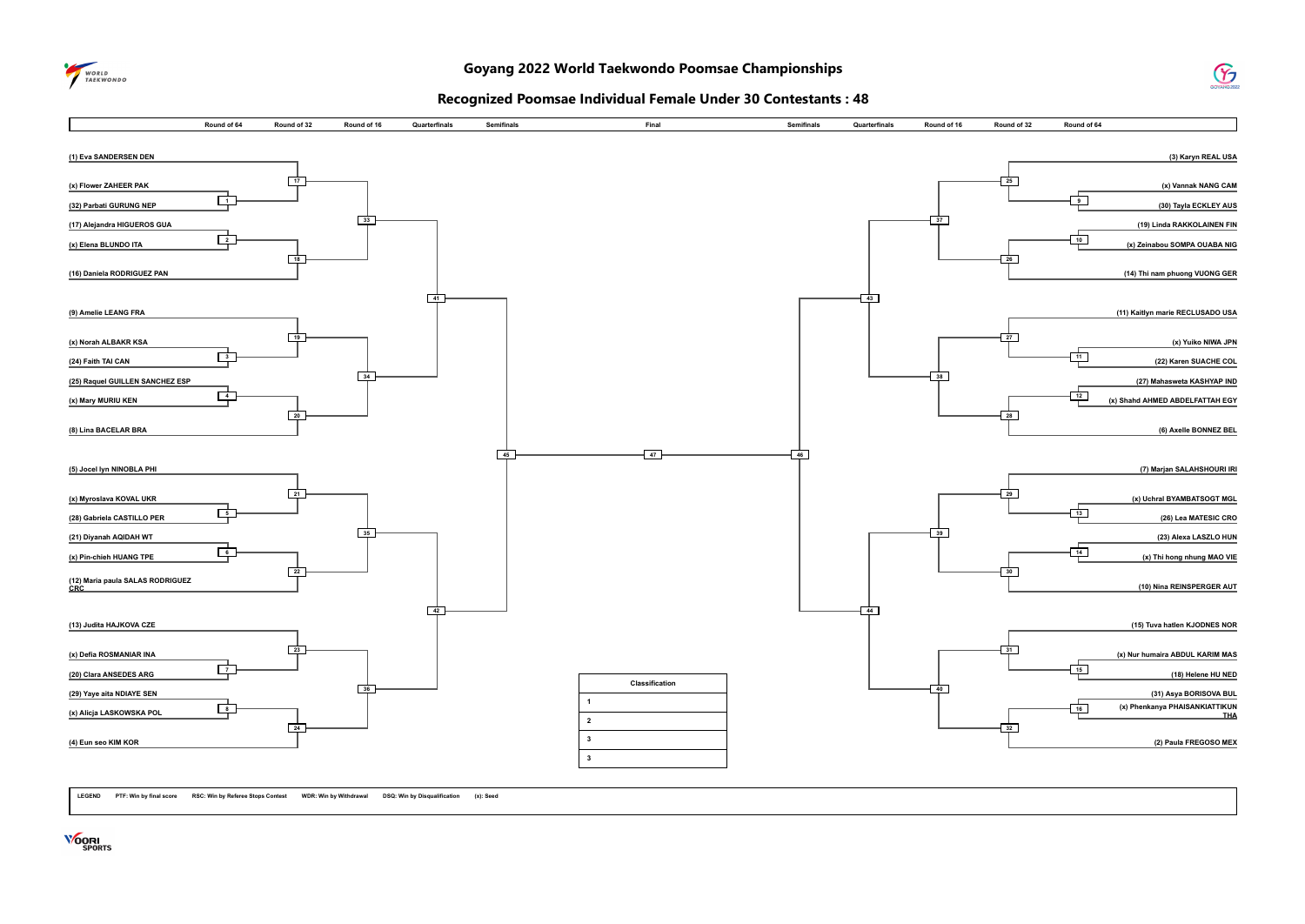

#### **Goyang 2022 World Taekwondo Poomsae Championships**



#### **Recognized Poomsae Individual Female Under 40 Contestants : 22**



**LEGEND PTF: Win by final score RSC: Win by Referee Stops Contest WDR: Win by Withdrawal DSQ: Win by Disqualification (x): Seed**

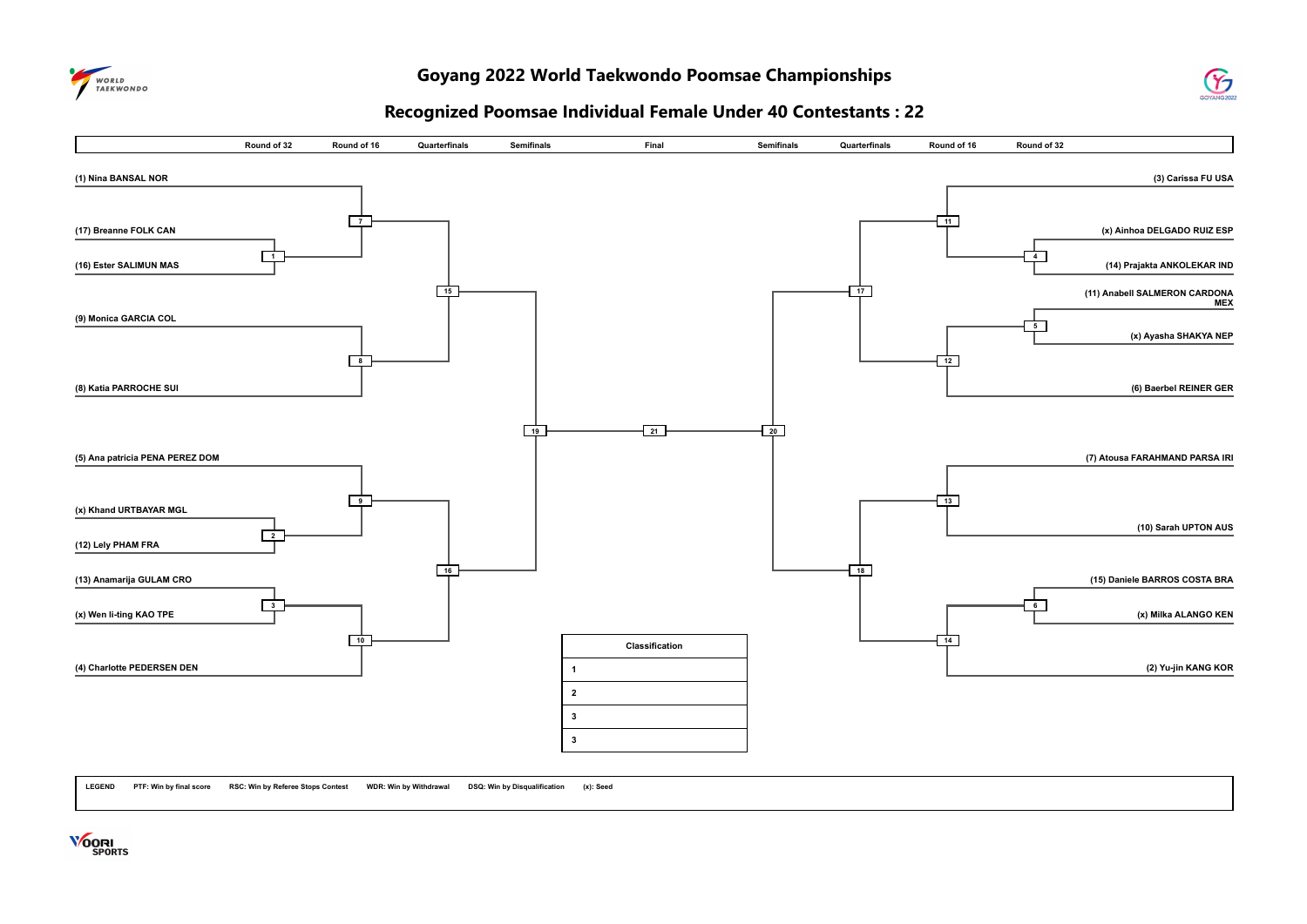



## **Goyang 2022 World Taekwondo Poomsae Championships**

| <b>Contest</b><br><b>Number</b> | <b>Event</b>                     | <b>Phase</b> | <b>Name</b>                           | <b>NOC</b><br>Code |
|---------------------------------|----------------------------------|--------------|---------------------------------------|--------------------|
| 1                               | <b>Recognized Ind F Under 50</b> | Preliminary  | Johanna NUKARI                        | <b>FIN</b>         |
| $\mathbf{z}$                    | <b>Recognized Ind F Under 50</b> | Preliminary  | <b>Renata CARVALHO</b>                | <b>BRA</b>         |
| з                               | <b>Recognized Ind F Under 50</b> | Preliminary  | <b>Kathy DO</b>                       | <b>USA</b>         |
| 4                               | <b>Recognized Ind F Under 50</b> | Preliminary  | <b>Vanesa ORTEGA VILLODRES</b>        | <b>ESP</b>         |
| 5                               | <b>Recognized Ind F Under 50</b> | Preliminary  | Yeon-bu KIM                           | <b>KOR</b>         |
| 6                               | <b>Recognized Ind F Under 50</b> | Preliminary  | <b>Olga AGUDELO</b>                   | <b>COL</b>         |
| 7                               | <b>Recognized Ind F Under 50</b> | Preliminary  | Sabitri PRADHAN                       | <b>IND</b>         |
| 8                               | <b>Recognized Ind F Under 50</b> | Preliminary  | <b>Hiromi TAJIMA</b>                  | <b>JPN</b>         |
| 9                               | <b>Recognized Ind F Under 50</b> | Preliminary  | <b>Anita SCHERMER</b>                 | <b>AUT</b>         |
| 10                              | <b>Recognized Ind F Under 50</b> | Preliminary  | <b>Celine HERY</b>                    | <b>FRA</b>         |
| 11                              | <b>Recognized Ind F Under 50</b> | Preliminary  | <b>Marina GARCIA BELAUNDE VELARDE</b> | <b>PER</b>         |
| 12                              | <b>Recognized Ind F Under 50</b> | Preliminary  | <b>Arlette CARRASCO</b>               | <b>MEX</b>         |
| 13                              | <b>Recognized Ind F Under 50</b> | Preliminary  | <b>Hanan ALNASER</b>                  | <b>KUW</b>         |
| 14                              | <b>Recognized Ind F Under 50</b> | Preliminary  | <b>Lisa MCGOWAN</b>                   | <b>IRL</b>         |
| 15                              | <b>Recognized Ind F Under 50</b> | Preliminary  | <b>Nilsa MONTSERRAT</b>               | <b>VEN</b>         |
| 16                              | <b>Recognized Ind F Under 50</b> | Preliminary  | <b>Valerie KWOK</b>                   | <b>AUS</b>         |

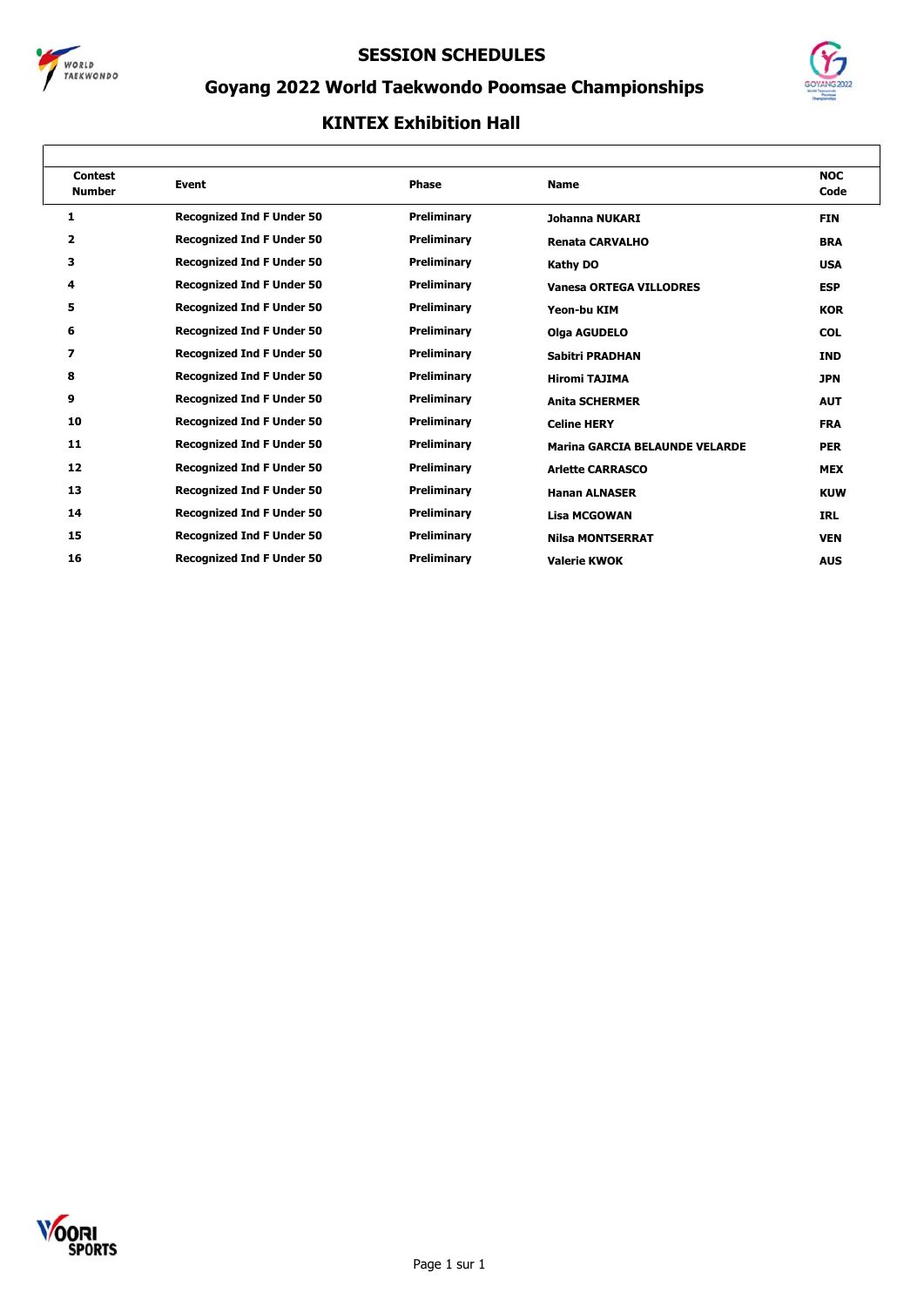



## **Goyang 2022 World Taekwondo Poomsae Championships**

| <b>Contest</b><br><b>Number</b> | Event                            | Phase       | <b>Name</b>                 | <b>NOC</b><br>Code |
|---------------------------------|----------------------------------|-------------|-----------------------------|--------------------|
| 1                               | <b>Recognized Ind F Under 60</b> | Preliminary | <b>Catia ESTEVES</b>        | <b>BRA</b>         |
| 2                               | <b>Recognized Ind F Under 60</b> | Preliminary | <b>Hiroko OTA</b>           | <b>JPN</b>         |
| 3                               | <b>Recognized Ind F Under 60</b> | Preliminary | Salma ELSAYED               | <b>SUD</b>         |
| 4                               | <b>Recognized Ind F Under 60</b> | Preliminary | <b>Niina VIRTALA</b>        | <b>FIN</b>         |
| 5                               | <b>Recognized Ind F Under 60</b> | Preliminary | Ana patricia GIRALDO GOMEZ  | <b>COL</b>         |
| 6                               | <b>Recognized Ind F Under 60</b> | Preliminary | Soo mi JO LEE               | <b>ESP</b>         |
| 7                               | <b>Recognized Ind F Under 60</b> | Preliminary | Maria elena FLORES PANIAGUA | <b>MEX</b>         |
| 8                               | <b>Recognized Ind F Under 60</b> | Preliminary | <b>Carmela HARTNETT</b>     | <b>AUS</b>         |
| 9                               | <b>Recognized Ind F Under 60</b> | Preliminary | <b>Maribel PUENTES</b>      | <b>VEN</b>         |
| 10                              | <b>Recognized Ind F Under 60</b> | Preliminary | <b>Heekyung REIMANN</b>     | <b>GER</b>         |
| 11                              | <b>Recognized Ind F Under 60</b> | Preliminary | Cindy sin sook UM           | <b>USA</b>         |
| 12                              | <b>Recognized Ind F Under 60</b> | Preliminary | <b>Lisa GIBSON</b>          | <b>CAN</b>         |
| 13                              | <b>Recognized Ind F Under 60</b> | Preliminary | <b>Rommy HUBNER THORNE</b>  | <b>PER</b>         |
| 14                              | <b>Recognized Ind F Under 60</b> | Preliminary | <b>Heba LABIB</b>           | <b>EGY</b>         |
| 15                              | <b>Recognized Ind F Under 60</b> | Preliminary | <b>Sybille FORCA</b>        | <b>FRA</b>         |

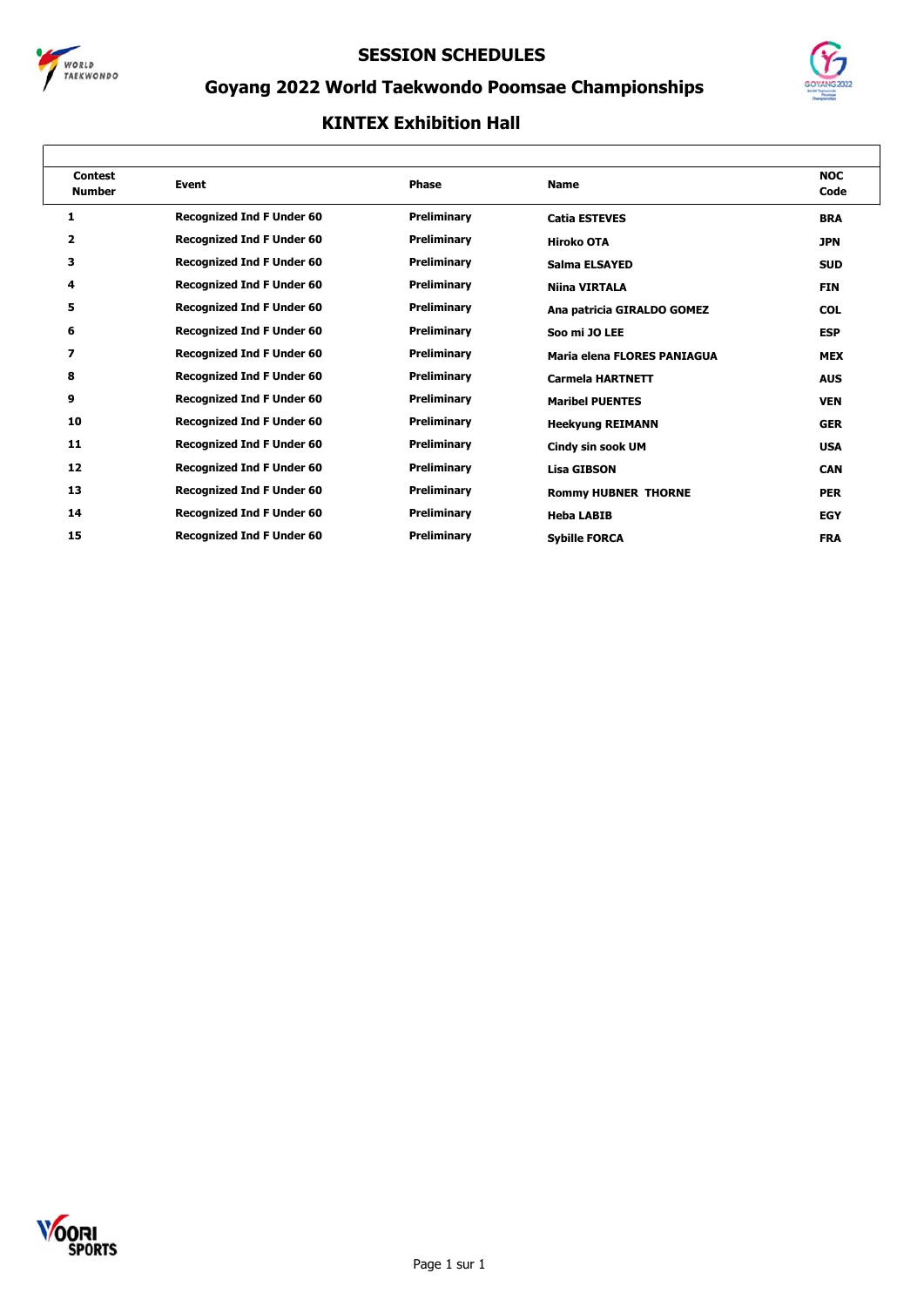



# **Recognized Poomsae Individual Female Under 65 Contestants : 7**



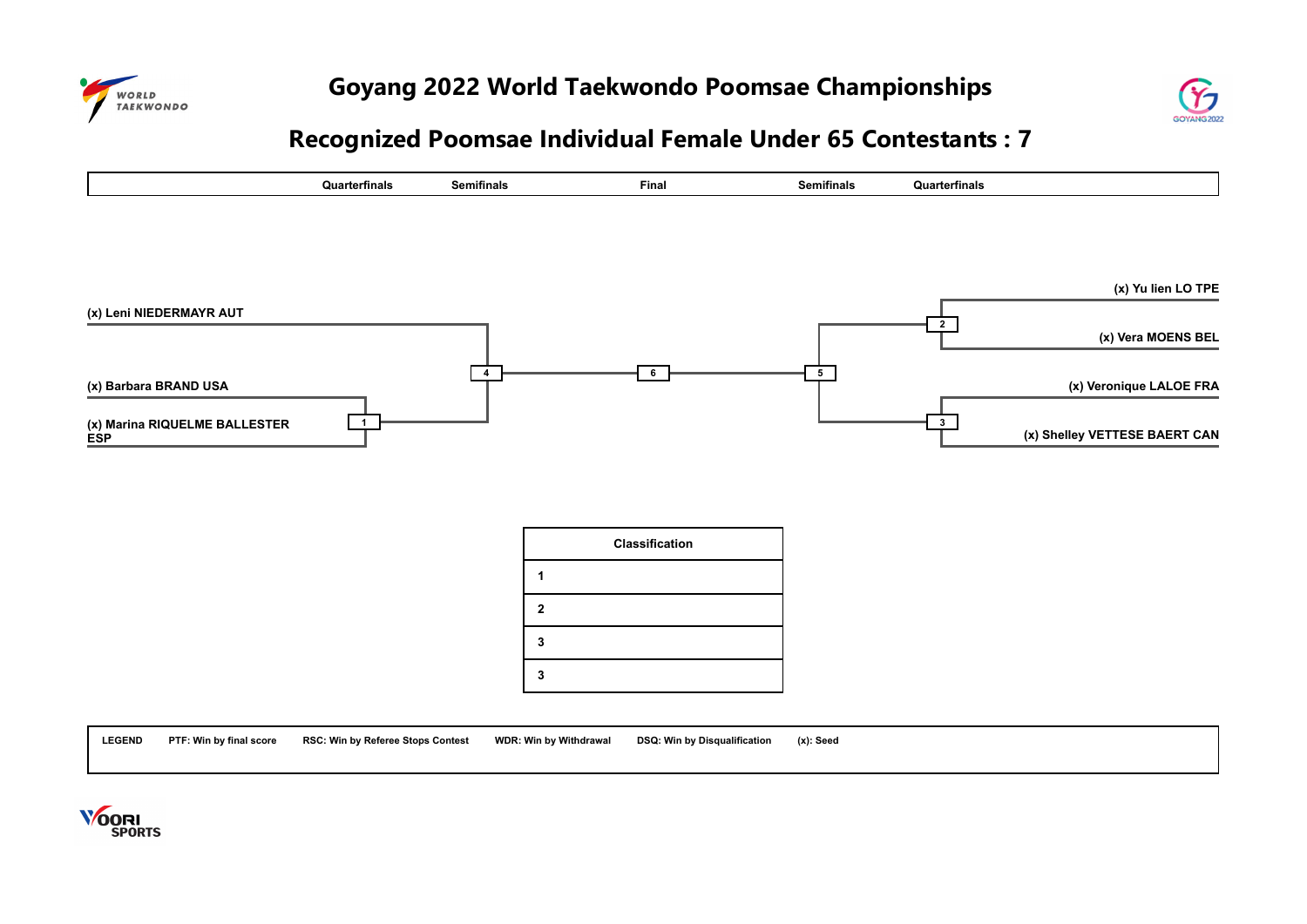



# **Recognized Poomsae Individual Female Over 65 Contestants : 7**



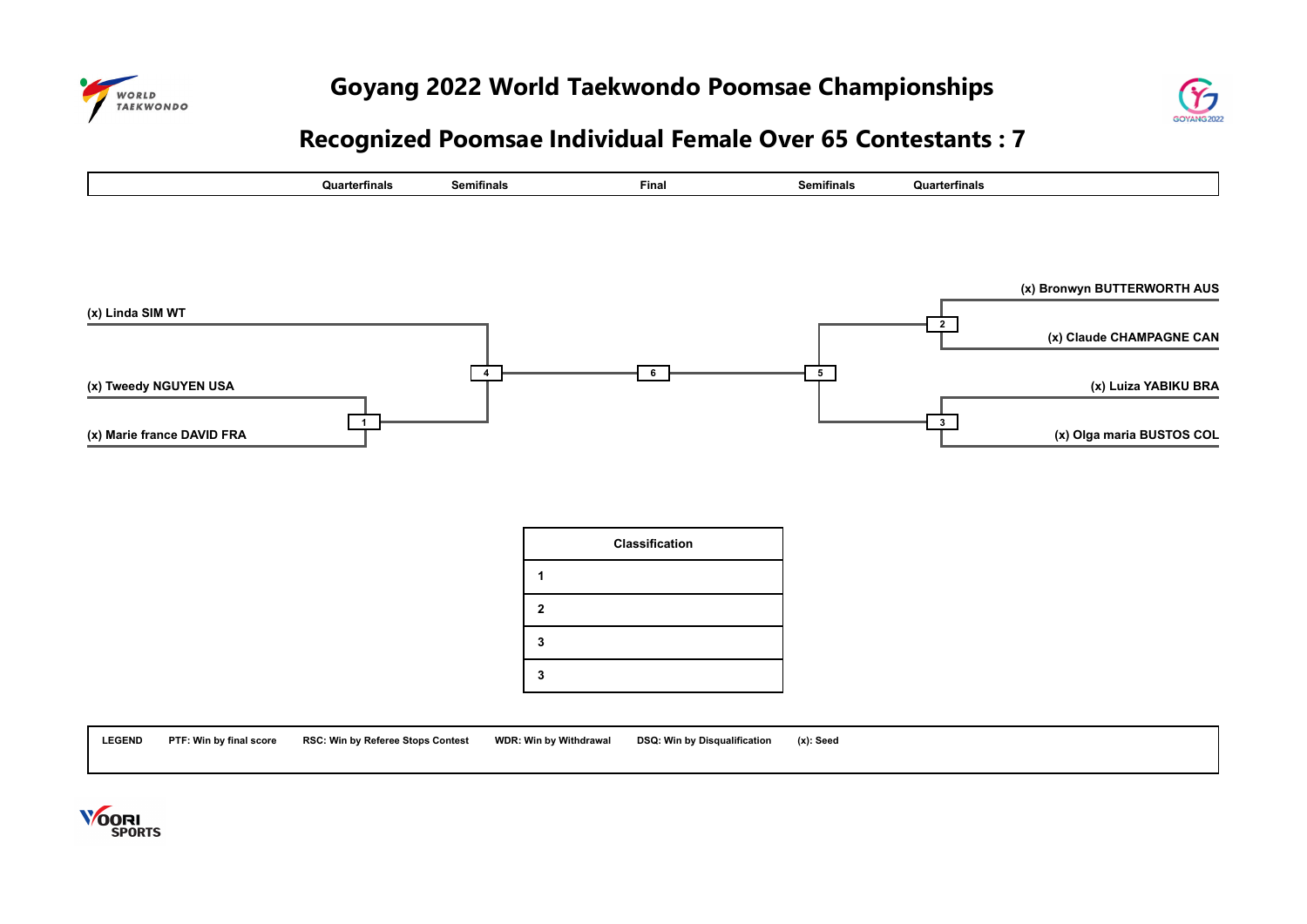



## **Goyang 2022 World Taekwondo Poomsae Championships**

| <b>Contest</b><br><b>Number</b> | <b>Event</b>                 | <b>Phase</b> | <b>Name</b>                  | <b>NOC</b><br>Code |
|---------------------------------|------------------------------|--------------|------------------------------|--------------------|
|                                 | <b>Recognized Pair Cadet</b> | Preliminary  | L. ROCA RODR, A. TEIJEIRO    | <b>ESP</b>         |
| 2                               | <b>Recognized Pair Cadet</b> | Preliminary  | J. CHO, P. PARK              | <b>USA</b>         |
| з                               | <b>Recognized Pair Cadet</b> | Preliminary  | Y. GAVRYLOVA, D. GAVRYLOV    | <b>UKR</b>         |
| 4                               | <b>Recognized Pair Cadet</b> | Preliminary  | <b>K.H TRINH, T.H NGUYEN</b> | <b>VIE</b>         |
| 5                               | <b>Recognized Pair Cadet</b> | Preliminary  | A. AMGALAN, N. ERDENEBAT     | MGL                |
| 6                               | <b>Recognized Pair Cadet</b> | Preliminary  | N. HRISTOVA, V. BOYANOV      | <b>BUL</b>         |
| $\overline{ }$                  | <b>Recognized Pair Cadet</b> | Preliminary  | N. MESURE, A. THEODOSE       | <b>FRA</b>         |
| 8                               | <b>Recognized Pair Cadet</b> | Preliminary  | A. GALLEGOS, S.Y.S LEE KI    | <b>MEX</b>         |
| 9                               | <b>Recognized Pair Cadet</b> | Preliminary  | M. ALHASAN, S. NABAH         | <b>SYR</b>         |
| 10                              | <b>Recognized Pair Cadet</b> | Preliminary  | Y.J CHANG, B.H YEH           | <b>TPE</b>         |
| 11                              | <b>Recognized Pair Cadet</b> | Preliminary  | A. ISLAM FAR, M. SHERIF A    | <b>EGY</b>         |
| 12                              | <b>Recognized Pair Cadet</b> | Preliminary  | P.H DE SENA, A.J GONCALVE    | <b>BRA</b>         |
| 13                              | <b>Recognized Pair Cadet</b> | Preliminary  | P. YADAV, B. YADAV           | <b>IND</b>         |

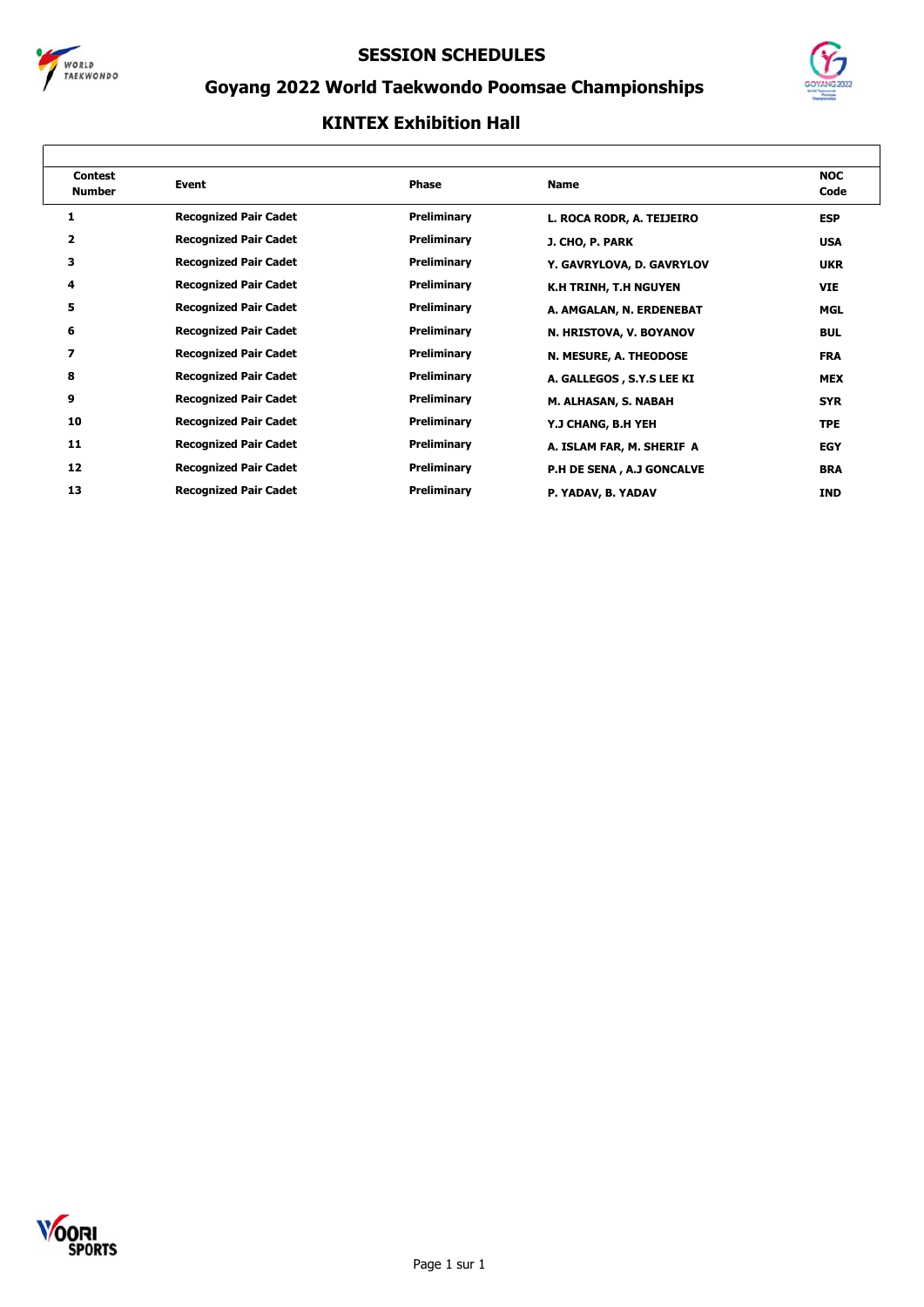



## **Goyang 2022 World Taekwondo Poomsae Championships**

| <b>Contest</b><br><b>Number</b> | Event                           | Phase       | <b>Name</b>                     | <b>NOC</b><br>Code |
|---------------------------------|---------------------------------|-------------|---------------------------------|--------------------|
|                                 | <b>Recognized Pair Junior A</b> | Preliminary | V. NUNEZ ELI, A. ROMAN JIM      | <b>CRC</b>         |
| 2                               | <b>Recognized Pair Junior A</b> | Preliminary | T. MARKOV, M. BASTECKA          | <b>CZE</b>         |
| 3                               | <b>Recognized Pair Junior A</b> | Preliminary | <b>S. SEO, N. OH</b>            | <b>USA</b>         |
| 4                               | <b>Recognized Pair Junior A</b> | Preliminary | T. MALINDA, J. MALINDA          | <b>IND</b>         |
| 5                               | <b>Recognized Pair Junior A</b> | Preliminary | S. TAGHIPOUR, A. ALIZADEH       | IRI                |
| 6                               | <b>Recognized Pair Junior A</b> | Preliminary | <b>B.O DAGVASAM, K. AMGALAN</b> | MGL                |
| 7                               | <b>Recognized Pair Junior A</b> | Preliminary | C. CHO, E. SO                   | <b>CAN</b>         |
| 8                               | <b>Recognized Pair Junior A</b> | Preliminary | <b>I.M CORTON, M.N LABAYNE</b>  | <b>PHI</b>         |
| 9                               | <b>Recognized Pair Junior A</b> | Preliminary | S. HINOJOSA, N.Y.Y LEE KI       | <b>MEX</b>         |
| 10                              | <b>Recognized Pair Junior A</b> | Preliminary | L. ALVAREZ S, D. AREAN GRE      | <b>ESP</b>         |
| 11                              | <b>Recognized Pair Junior A</b> | Preliminary | S. SARALA, L. KAASINEN          | <b>FIN</b>         |

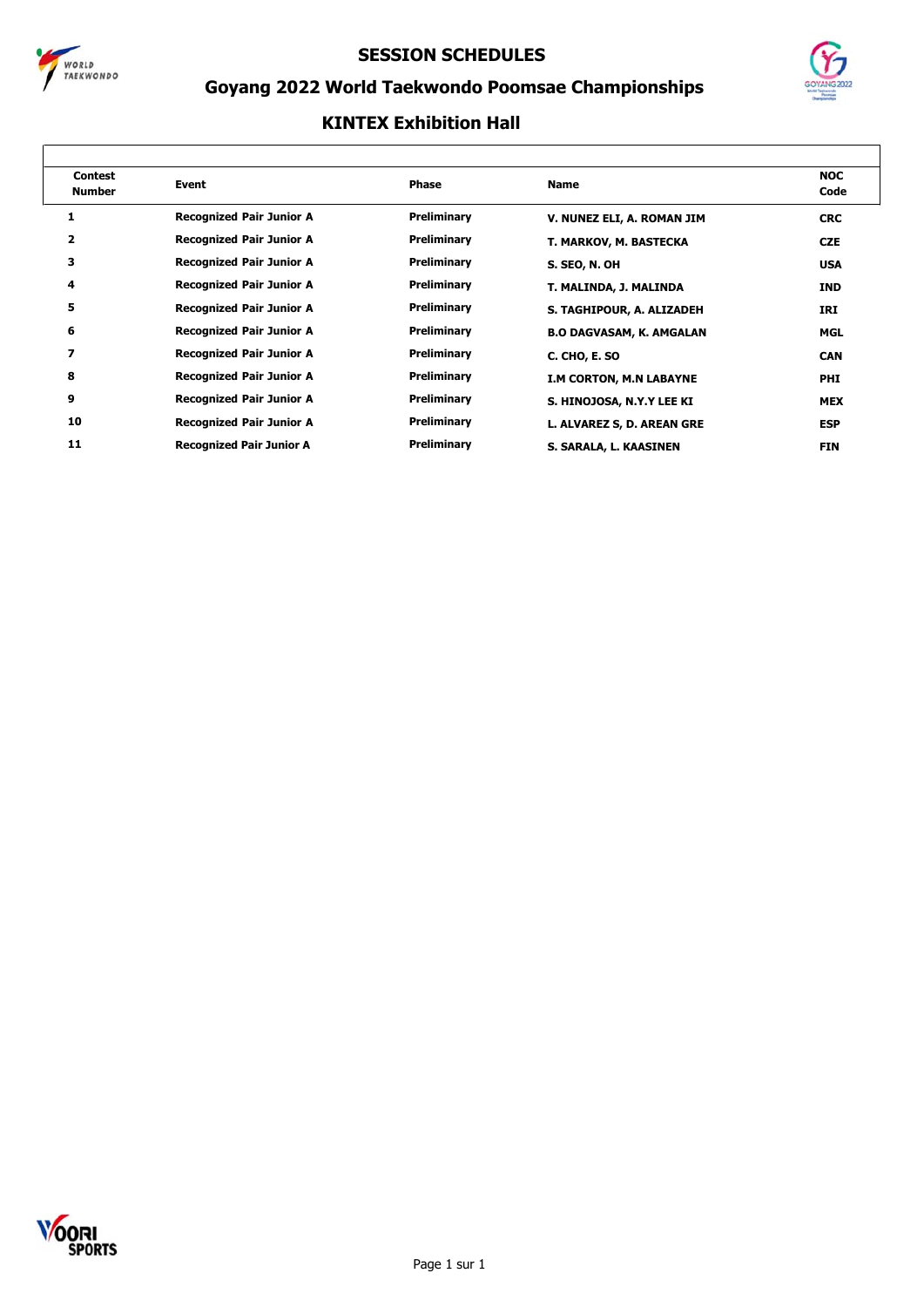



٦

## **Goyang 2022 World Taekwondo Poomsae Championships**

| <b>Contest</b><br><b>Number</b> | Event                           | <b>Phase</b> | <b>Name</b>                | <b>NOC</b><br>Code |
|---------------------------------|---------------------------------|--------------|----------------------------|--------------------|
|                                 | <b>Recognized Pair Junior B</b> | Preliminary  | G. LACAN, S. CAMPS         | <b>FRA</b>         |
| 2                               | <b>Recognized Pair Junior B</b> | Preliminary  | G. LELINGE, N. LADEGAARD   | <b>SWE</b>         |
| 3                               | <b>Recognized Pair Junior B</b> | Preliminary  | M. FROMM, H. SILBERHOR     | <b>GER</b>         |
| 4                               | <b>Recognized Pair Junior B</b> | Preliminary  | P.D CANON BA, J.C RAMIREZ  | <b>COL</b>         |
| 5                               | <b>Recognized Pair Junior B</b> | Preliminary  | H. SUZUKI, A. SHINANO      | JPN                |
| 6                               | <b>Recognized Pair Junior B</b> | Preliminary  | T.A.H AL-HAL, S. JAMEEL HA | IRQ                |
| 7                               | <b>Recognized Pair Junior B</b> | Preliminary  | L.F NG, P.S.R FONG         | WT                 |
| 8                               | <b>Recognized Pair Junior B</b> | Preliminary  | <b>G.R TENG, C.Y YANG</b>  | <b>TPE</b>         |
| 9                               | <b>Recognized Pair Junior B</b> | Preliminary  | N. TSANKOVA, B. ROUSSEV    | <b>BUL</b>         |
| 10                              | <b>Recognized Pair Junior B</b> | Preliminary  | T.H.L NGUYEN, D.T NGUYEN   | <b>VIE</b>         |
| 11                              | <b>Recognized Pair Junior B</b> | Preliminary  | I. PIMENTEL, J. BALZANO F  | <b>BRA</b>         |

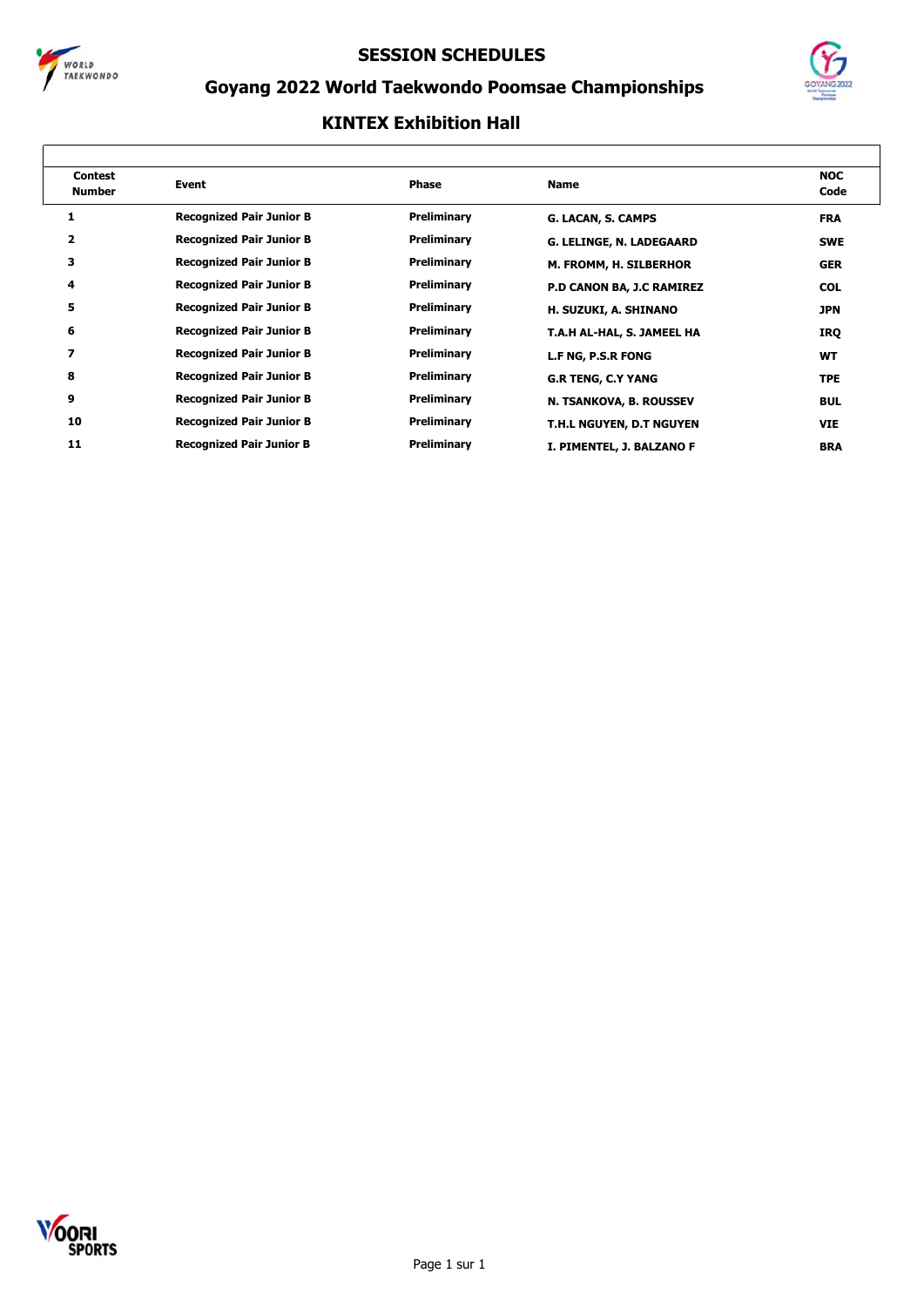



## **Goyang 2022 World Taekwondo Poomsae Championships**

| <b>Contest</b><br><b>Number</b> | <b>Event</b>                      | <b>Phase</b>       | <b>Name</b>                      | <b>NOC</b><br>Code |
|---------------------------------|-----------------------------------|--------------------|----------------------------------|--------------------|
| 1                               | <b>Recognized Pair Under 30 A</b> | Preliminary        | L. SACHA CHA, C. DE LA BAR       | <b>PER</b>         |
| 2                               | <b>Recognized Pair Under 30 A</b> | Preliminary        | J. VAN DER W, D. VAN DER W       | <b>NED</b>         |
| 3                               | <b>Recognized Pair Under 30 A</b> | Preliminary        | <b>O. SILTANEN, L. RAKKOLAIN</b> | <b>FIN</b>         |
| 4                               | <b>Recognized Pair Under 30 A</b> | Preliminary        | J.C CALDERON, M.P SALAS RO       | <b>CRC</b>         |
| 5                               | <b>Recognized Pair Under 30 A</b> | Preliminary        | D. ROSMANIAR, M. RIZAL           | <b>INA</b>         |
| 6                               | A Recognized Pair Under 30        | Preliminary        | M. HORAK, J. HAJKOVA             | <b>CZE</b>         |
| 7                               | <b>Recognized Pair Under 30 A</b> | Preliminary        | S. WETCHAKOR, P. LIMPAIBOO       | <b>THA</b>         |
| 8                               | <b>Recognized Pair Under 30 A</b> | <b>Preliminary</b> | S.P MOHANTY, H. MOHAKUD          | <b>IND</b>         |
| 9                               | <b>Recognized Pair Under 30 A</b> | Preliminary        | J.L NINOBLA, R. REYES JR.        | <b>PHI</b>         |
| 10                              | <b>Recognized Pair Under 30 A</b> | Preliminary        | E. BLUNDO, A. NOTARO             | <b>ITA</b>         |
| 11                              | <b>Recognized Pair Under 30 A</b> | <b>Preliminary</b> | <b>F. TAI, K. THOMPSON</b>       | <b>CAN</b>         |
| 12                              | <b>Recognized Pair Under 30 A</b> | Preliminary        | I.M VELEZ CA, D.M SUACHE A       | <b>COL</b>         |
| 13                              | <b>Recognized Pair Under 30 A</b> | Preliminary        | T. NAGLIC, I. KLARI?             | <b>CRO</b>         |
| 14                              | <b>Recognized Pair Under 30 A</b> | Preliminary        | N.H BINTI AB, J.L JUN WEI        | <b>MAS</b>         |
| 15                              | <b>Recognized Pair Under 30 A</b> | Preliminary        | S. OSTLI, T.H KJODNES            | <b>NOR</b>         |
| 16                              | <b>Recognized Pair Under 30 A</b> | Preliminary        | <b>B. HARDER, L.K PEDERSEN</b>   | <b>DEN</b>         |

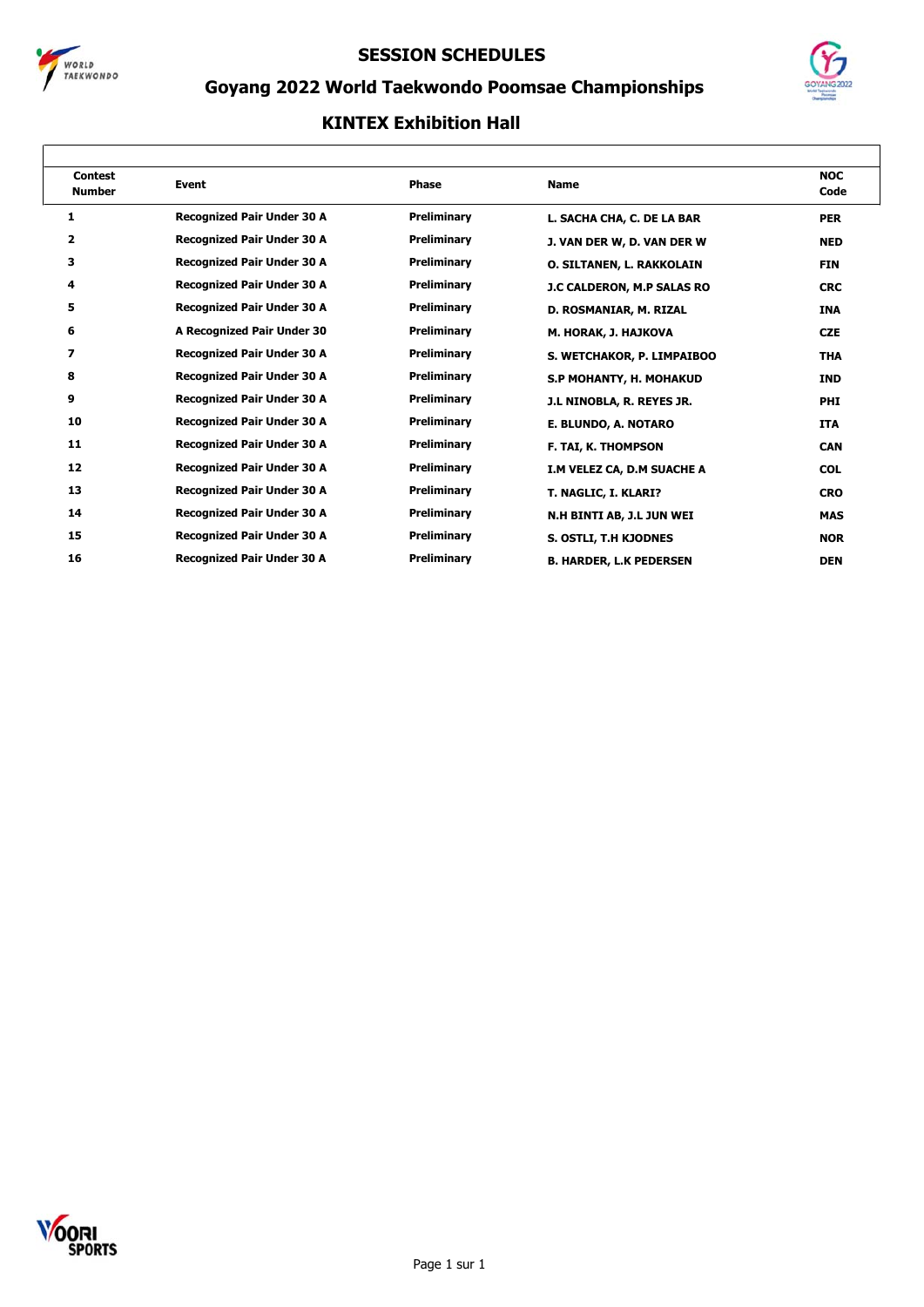



## **Goyang 2022 World Taekwondo Poomsae Championships**

| <b>Contest</b><br><b>Number</b> | <b>Event</b>                      | <b>Phase</b>       | <b>Name</b>                   | <b>NOC</b><br>Code |
|---------------------------------|-----------------------------------|--------------------|-------------------------------|--------------------|
| 1                               | <b>Recognized Pair Under 30 B</b> | Preliminary        | S. KOVACEVIC, N. REINSPERG    | <b>AUT</b>         |
| 2                               | <b>Recognized Pair Under 30 B</b> | Preliminary        | T. PENCHEV, A. BORISOVA       | <b>BUL</b>         |
| 3                               | <b>Recognized Pair Under 30 B</b> | Preliminary        | S. AHMED ABD, A. AHMED BAD    | <b>EGY</b>         |
| 4                               | <b>Recognized Pair Under 30 B</b> | Preliminary        | <b>G. REYTOMAS, T. ECKLEY</b> | <b>AUS</b>         |
| 5                               | <b>Recognized Pair Under 30 B</b> | Preliminary        | K. REAL, R. REAL              | <b>USA</b>         |
| 6                               | <b>Recognized Pair Under 30 B</b> | Preliminary        | U. BYAMBATSO, Y. KHURELBAA    | <b>MGL</b>         |
| 7                               | <b>Recognized Pair Under 30 B</b> | Preliminary        | Y. ZANDI, M. SALAHSHOU        | IRI                |
| 8                               | <b>Recognized Pair Under 30 B</b> | Preliminary        | Y.Z MA, P.C HUANG             | <b>TPE</b>         |
| 9                               | <b>Recognized Pair Under 30 B</b> | Preliminary        | P. FREGOSO, B. DZIB           | <b>MEX</b>         |
| 10                              | <b>Recognized Pair Under 30 B</b> | Preliminary        | A. ARRUDA, L. BACELAR         | <b>BRA</b>         |
| 11                              | <b>Recognized Pair Under 30 B</b> | Preliminary        | R. GUILLEN S, T. FERNANDEZ    | <b>ESP</b>         |
| 12                              | <b>Recognized Pair Under 30 B</b> | Preliminary        | M. KOVAL, A. BARANICHE        | <b>UKR</b>         |
| 13                              | <b>Recognized Pair Under 30 B</b> | Preliminary        | C. VEAL, T. HERY              | <b>FRA</b>         |
| 14                              | <b>Recognized Pair Under 30 B</b> | Preliminary        | T. NAVUT, V. NANG             | <b>CAM</b>         |
| 15                              | <b>Recognized Pair Under 30 B</b> | <b>Preliminary</b> | T.P NGUYEN, T.K.H NGUYEN      | <b>VIE</b>         |

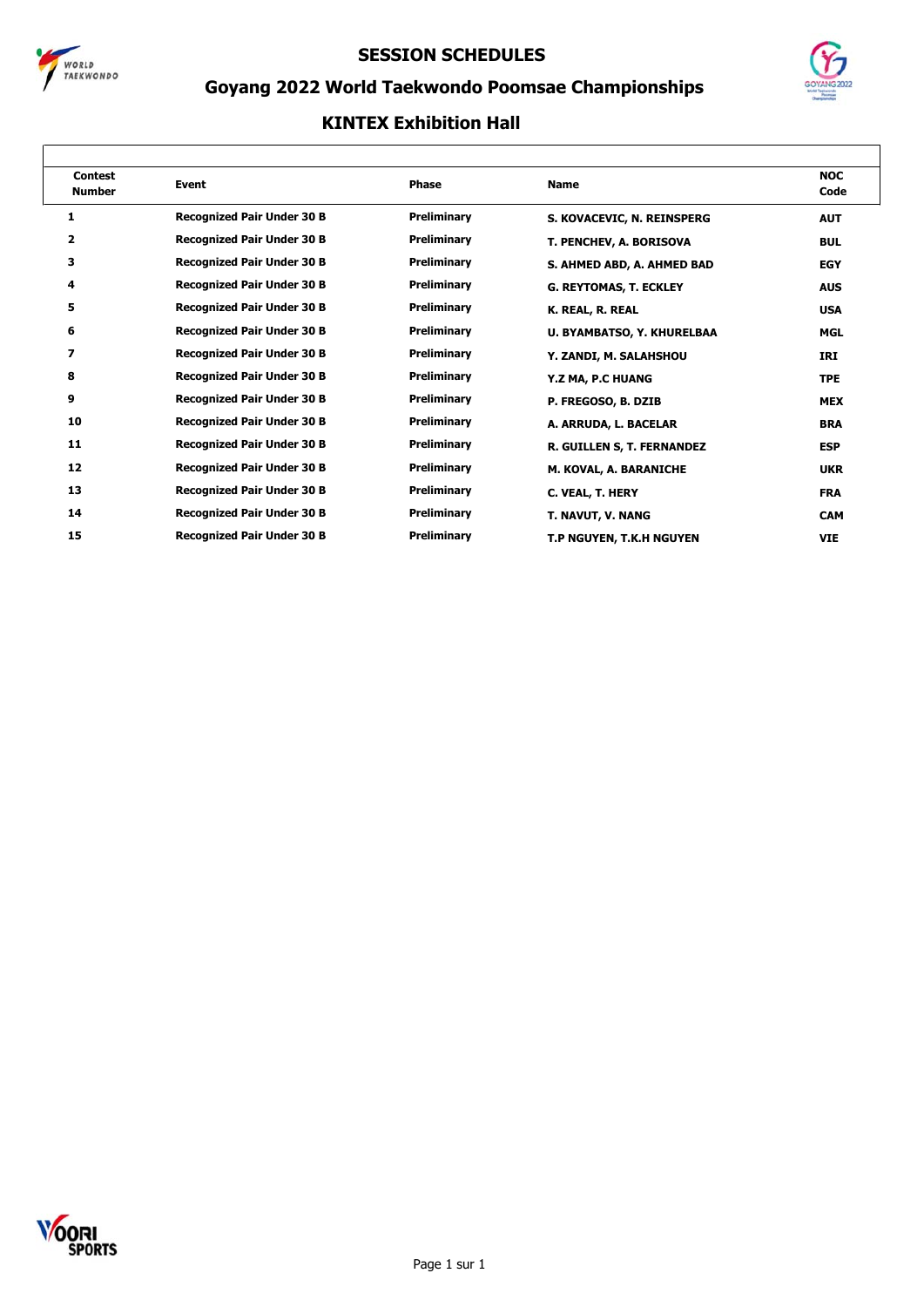



## **Goyang 2022 World Taekwondo Poomsae Championships**

| <b>Contest</b><br><b>Number</b> | <b>Event</b>                   | <b>Phase</b>       | <b>Name</b>                  | <b>NOC</b><br>Code |
|---------------------------------|--------------------------------|--------------------|------------------------------|--------------------|
| 1                               | <b>Recognized Pair Over 30</b> | <b>Preliminary</b> | A. JARAMILLO, M. GARCIA      | <b>COL</b>         |
| $\overline{\mathbf{2}}$         | <b>Recognized Pair Over 30</b> | Preliminary        | S. UPTON, A. LAWSON          | <b>AUS</b>         |
| з                               | <b>Recognized Pair Over 30</b> | Preliminary        | H. LABIB, M. SALAHELDI       | <b>EGY</b>         |
| 4                               | <b>Recognized Pair Over 30</b> | <b>Preliminary</b> | <b>K.T DANG, C. PEDERSEN</b> | <b>DEN</b>         |
| 5                               | <b>Recognized Pair Over 30</b> | Preliminary        | M. GARCIA BE, M. CASTILLO    | <b>PER</b>         |
| 6                               | <b>Recognized Pair Over 30</b> | Preliminary        | E. SALIMUN, C.P.W EROM       | <b>MAS</b>         |
| 7                               | <b>Recognized Pair Over 30</b> | Preliminary        | A. SHAKYA, K. SHRESTHA       | <b>NEP</b>         |
| 8                               | <b>Recognized Pair Over 30</b> | Preliminary        | S.J LEE, P.S YANG            | <b>USA</b>         |
| 9                               | <b>Recognized Pair Over 30</b> | Preliminary        | A. MARIN BOR, A. DELGADO R   | <b>ESP</b>         |
| 10                              | <b>Recognized Pair Over 30</b> | Preliminary        | N. RASOOL, S. AHMED          | <b>PAK</b>         |
| 11                              | <b>Recognized Pair Over 30</b> | Preliminary        | C.H CHIANG, W.L.T KAO        | <b>TPE</b>         |
| 12                              | <b>Recognized Pair Over 30</b> | <b>Preliminary</b> | J. NUKARI, K. REJMAN         | <b>FIN</b>         |
| 13                              | <b>Recognized Pair Over 30</b> | Preliminary        | A. FARAHMAND, H. BEHESHTI    | IRI                |
| 14                              | <b>Recognized Pair Over 30</b> | Preliminary        | J. BATISTA L, R. CARVALHO    | <b>BRA</b>         |
| 15                              | <b>Recognized Pair Over 30</b> | Preliminary        | J. GIES, M.C CHAN            | <b>CAN</b>         |
| 16                              | <b>Recognized Pair Over 30</b> | Preliminary        | P. ANKOLEKAR, N. SHINDE      | <b>IND</b>         |
| 17                              | <b>Recognized Pair Over 30</b> | <b>Preliminary</b> | T. BURTIN, L. PHAM           | <b>FRA</b>         |

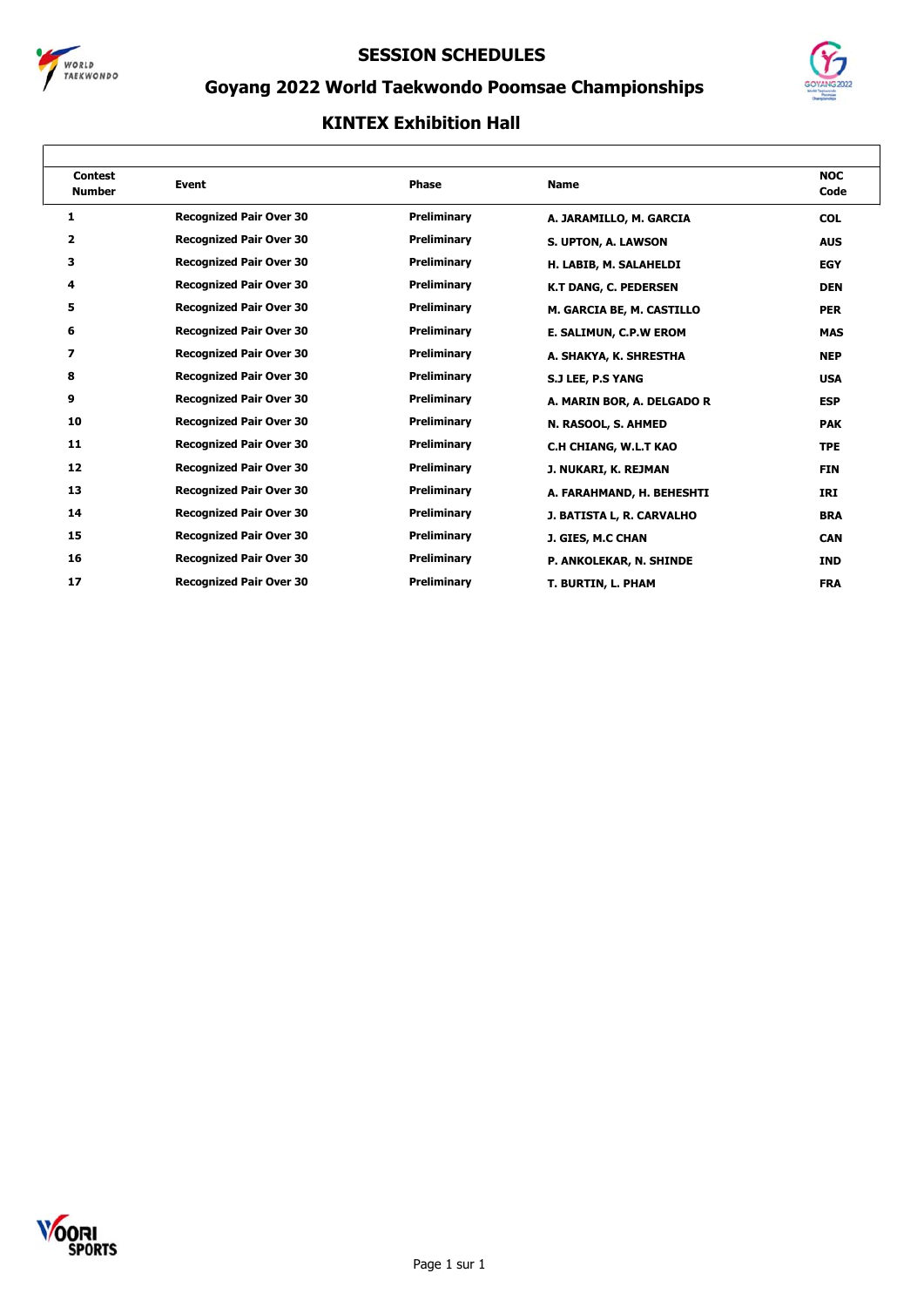



# **Recognized Poomsae Team Female Cadet Contestants : 8**



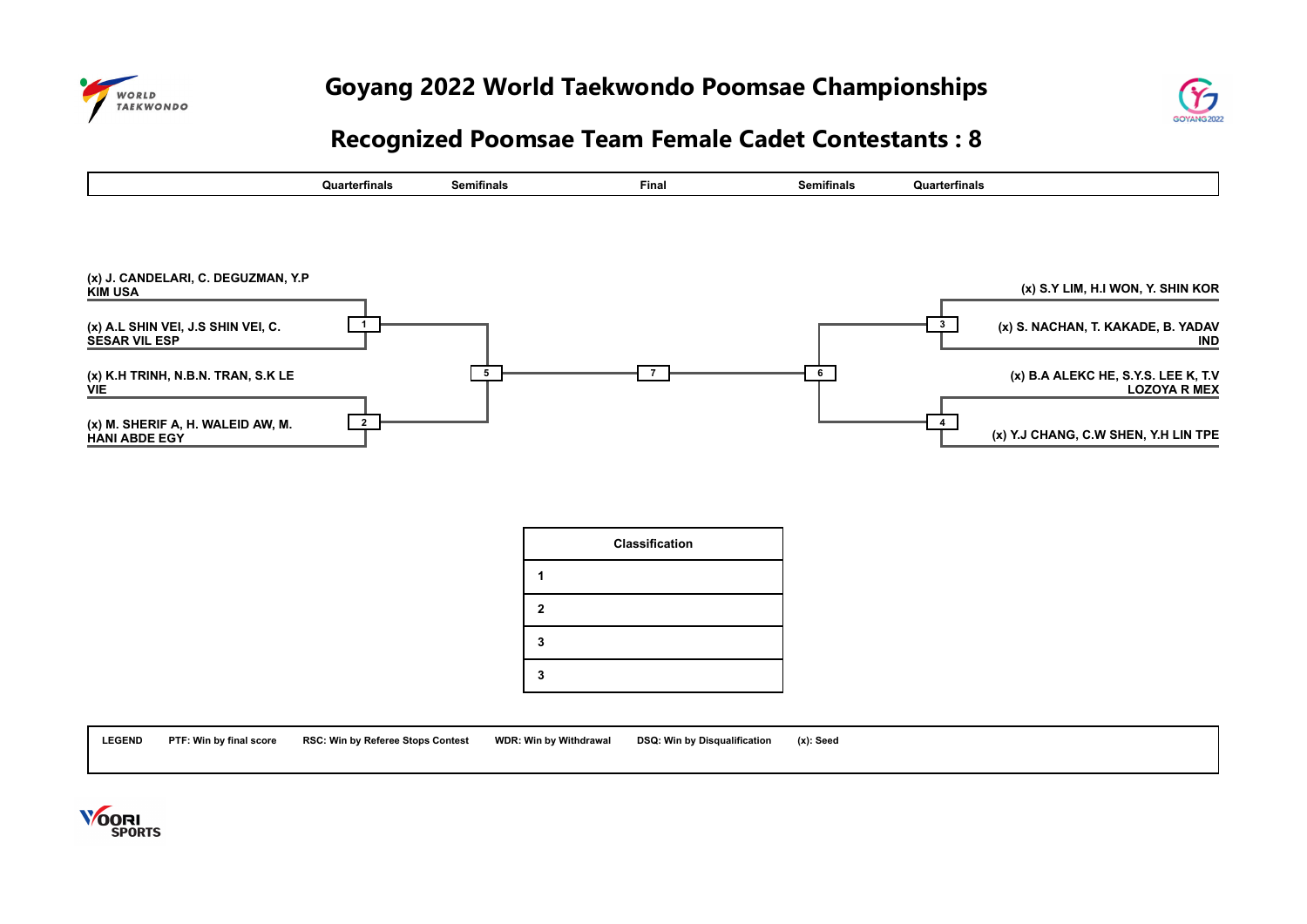



## **Goyang 2022 World Taekwondo Poomsae Championships**

| <b>Contest</b><br><b>Number</b> | <b>Event</b>                    | <b>Phase</b>       | <b>Name</b>                              | <b>NOC</b><br>Code |
|---------------------------------|---------------------------------|--------------------|------------------------------------------|--------------------|
| 1                               | <b>Recognized Team F Junior</b> | Preliminary        | T.H.L. NGUYE, H.C.G. NGUYE, T.N DANG     | <b>VIE</b>         |
| $\overline{\mathbf{2}}$         | <b>Recognized Team F Junior</b> | <b>Preliminary</b> | D. QUIRAMA M, P.D CANON BA, M.C QUINTERO | <b>COL</b>         |
| з                               | <b>Recognized Team F Junior</b> | Preliminary        | L. MORALEDA, Y.P KIM, V. HSU             | <b>USA</b>         |
| 4                               | <b>Recognized Team F Junior</b> | Preliminary        | S. TAGHIPOUR, S. NASAJI, F. SALMANIZA    | IRI                |
| 5                               | <b>Recognized Team F Junior</b> | Preliminary        | C.W SEO, O. YUN AH, S.Y JANG             | <b>KOR</b>         |
| 6                               | <b>Recognized Team F Junior</b> | Preliminary        | L.F NG, A.Y.X. TAN, G.J.M. LOI           | <b>WT</b>          |
| 7                               | <b>Recognized Team F Junior</b> | Preliminary        | A.C POHL, H. SILBERHOR, P. HOFFMANN      | <b>GER</b>         |
| 8                               | <b>Recognized Team F Junior</b> | Preliminary        | V. AGUIRRE B, A.S ALGER VE, M. ARELLANO  | <b>MEX</b>         |
| 9                               | <b>Recognized Team F Junior</b> | Preliminary        | C.J.L PEDERS, A. PETERSEN, N. BRONNUM-C  | <b>DEN</b>         |
| 10                              | <b>Recognized Team F Junior</b> | Preliminary        | S.Y KHAN, H.V JOSHI, T. MALINDA          | <b>IND</b>         |
| 11                              | <b>Recognized Team F Junior</b> | Preliminary        | P.H HSIEH, P.Y CHEN, W.T LIN             | <b>TPE</b>         |
| 12                              | <b>Recognized Team F Junior</b> | Preliminary        | Y. VELO DIAZ, K. NOVO TABO, M. MORA DOMI | <b>ESP</b>         |
| 13                              | <b>Recognized Team F Junior</b> | Preliminary        | K. AMGALAN, K. TSAGAADAI, M.J CHANG YO   | <b>MGL</b>         |
| 14                              | <b>Recognized Team F Junior</b> | Preliminary        | S. CAMPS, M. CORVEN, G. NICLIN           | <b>FRA</b>         |
| 15                              | <b>Recognized Team F Junior</b> | Preliminary        | H. LEE, M. BASTECKA, J. SLESINGER        | <b>CZE</b>         |
| 16                              | <b>Recognized Team F Junior</b> | Preliminary        | P. SARBINOVA, N. TSANKOVA, V. VEKOVA     | <b>BUL</b>         |

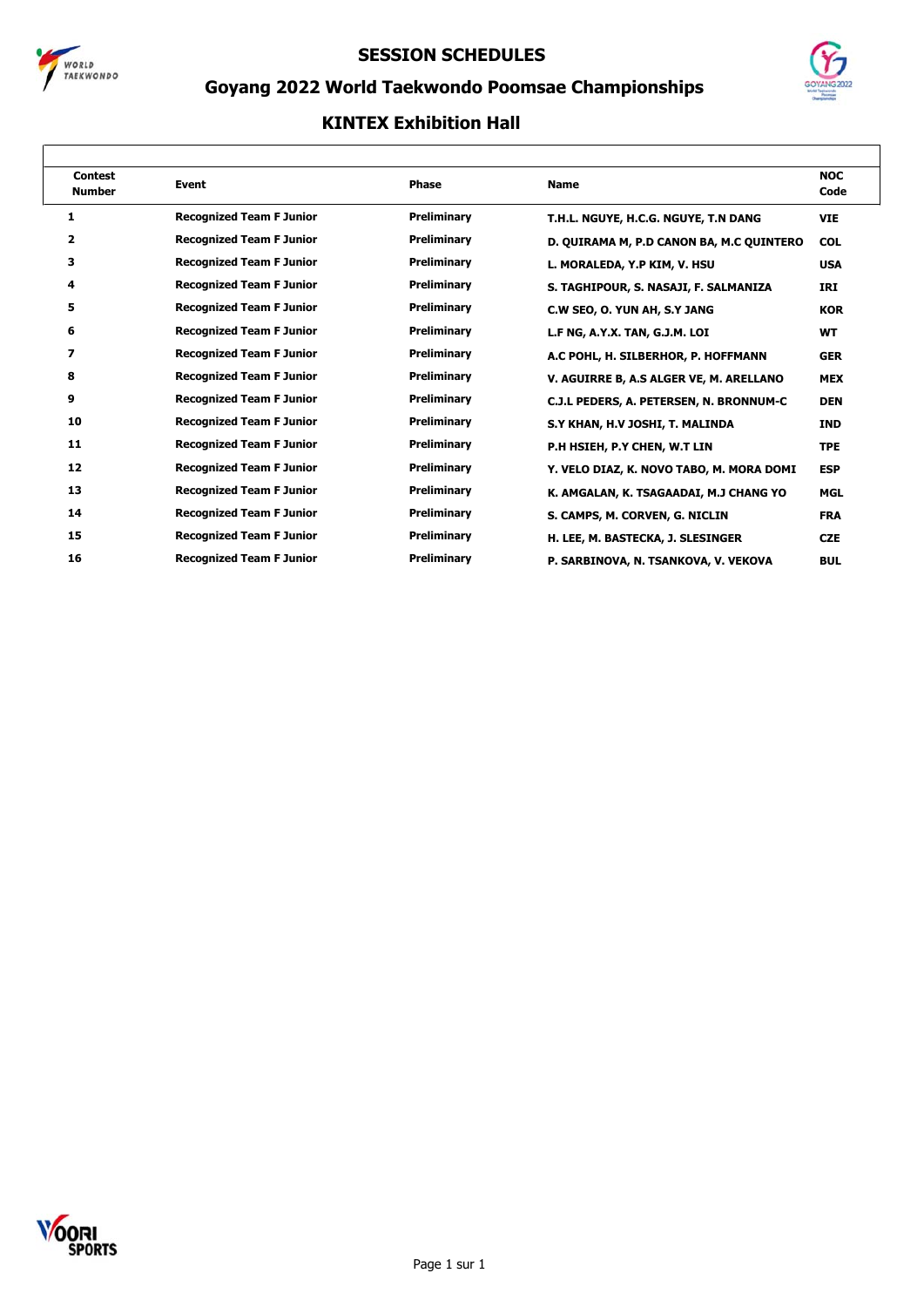



## **Goyang 2022 World Taekwondo Poomsae Championships**

| <b>Contest</b><br><b>Number</b> | <b>Event</b>                      | <b>Phase</b> | <b>Name</b>                              | <b>NOC</b><br>Code |
|---------------------------------|-----------------------------------|--------------|------------------------------------------|--------------------|
| 1                               | <b>Recognized Team F Under 30</b> | Preliminary  | J. KIM, D.H HAN, S.M YU                  | <b>KOR</b>         |
| 2                               | <b>Recognized Team F Under 30</b> | Preliminary  | H. HU, Y. VAN OOSTE, N. DOODKORTE        | <b>NED</b>         |
| 3                               | <b>Recognized Team F Under 30</b> | Preliminary  | T.K.U. LE, T.K.H. NGUYE, T.H.T. NGUYE    | <b>VIE</b>         |
| 4                               | <b>Recognized Team F Under 30</b> | Preliminary  | A. CHUA, S. HILL, F. CHEW                | <b>AUS</b>         |
| 5                               | <b>Recognized Team F Under 30</b> | Preliminary  | M.Y.X. CHIN, D. AQIDAH, W.J TAN          | <b>WT</b>          |
| 6                               | <b>Recognized Team F Under 30</b> | Preliminary  | P. PHAISANKI, O. SRISAHAKI, P. LIMPAIBOO | <b>THA</b>         |
| 7                               | <b>Recognized Team F Under 30</b> | Preliminary  | Y.H LEE, C.Y LI, Y.Y KUO                 | <b>TPE</b>         |
| 8                               | <b>Recognized Team F Under 30</b> | Preliminary  | R. BABANTO, A.K LAXA, A.J GAW            | <b>PHI</b>         |
| 9                               | <b>Recognized Team F Under 30</b> | Preliminary  | J. LOPEZ BLA, M.J ALFOCEA, L. PEIRIS DI  | <b>ESP</b>         |
| 10                              | <b>Recognized Team F Under 30</b> | Preliminary  | D. AMARBAYAS, S. NORSON, B. LKHAGVA      | <b>MGL</b>         |
| 11                              | <b>Recognized Team F Under 30</b> | Preliminary  | S. VALDEZ, Y. JEONG, K.M RECLUSAD        | <b>USA</b>         |
| 12                              | <b>Recognized Team F Under 30</b> | Preliminary  | L.K PEDERSEN, A. HOLLEDERE, S.A.L. JENSE | <b>DEN</b>         |
| 13                              | <b>Recognized Team F Under 30</b> | Preliminary  | A.P GARCIA, K. IBANEZ RA, A. HEINZE      | <b>MEX</b>         |
| 14                              | <b>Recognized Team F Under 30</b> | Preliminary  | D.M SUACHE A, T. LEON VALE, M.S ECHEVERR | <b>COL</b>         |
| 15                              | <b>Recognized Team F Under 30</b> | Preliminary  | P. YADAV, G. YADAV, R. YADAV             | <b>IND</b>         |
| 16                              | <b>Recognized Team F Under 30</b> | Preliminary  | J.W LIM, N.H BINTI AB, N.H ABDUL KA      | <b>MAS</b>         |
| 17                              | <b>Recognized Team F Under 30</b> | Preliminary  | E. WU, K. WIENS, H.H.L. CHEUK            | <b>CAN</b>         |

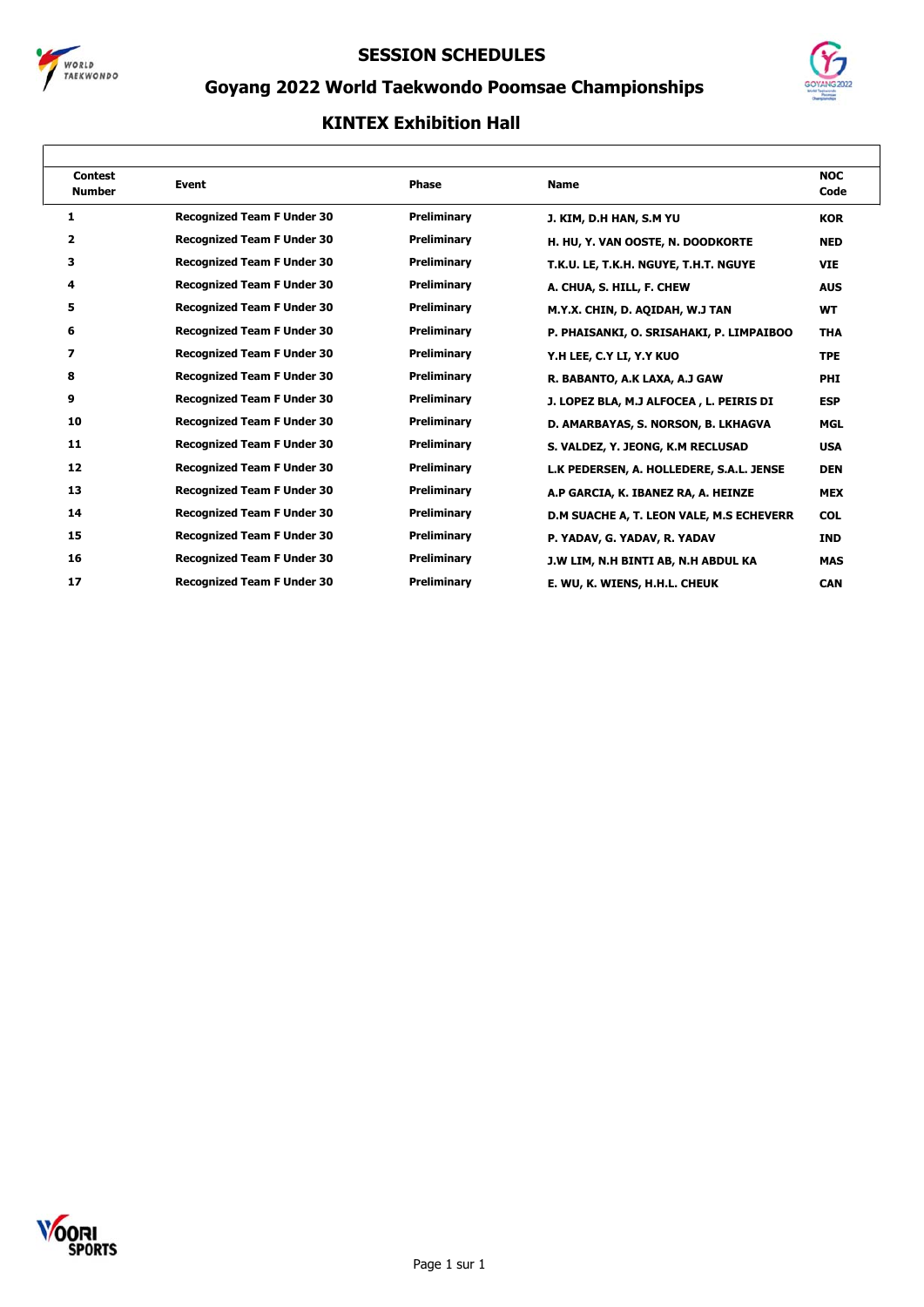



# **Recognized Poomsae Team Female Over 30 Contestants : 6**



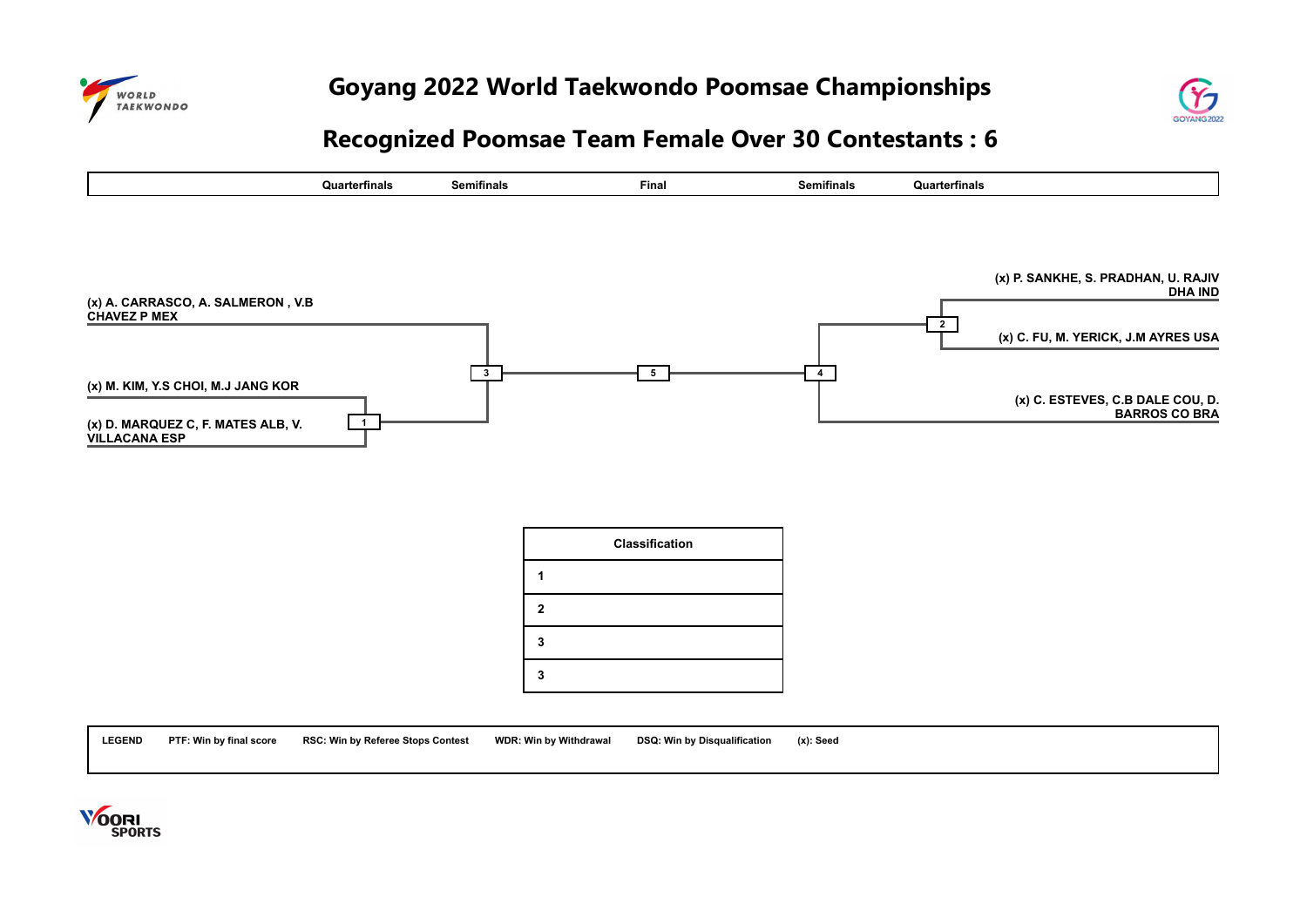



## **Recognized Poomsae Team Male Cadet Contestants : 8**



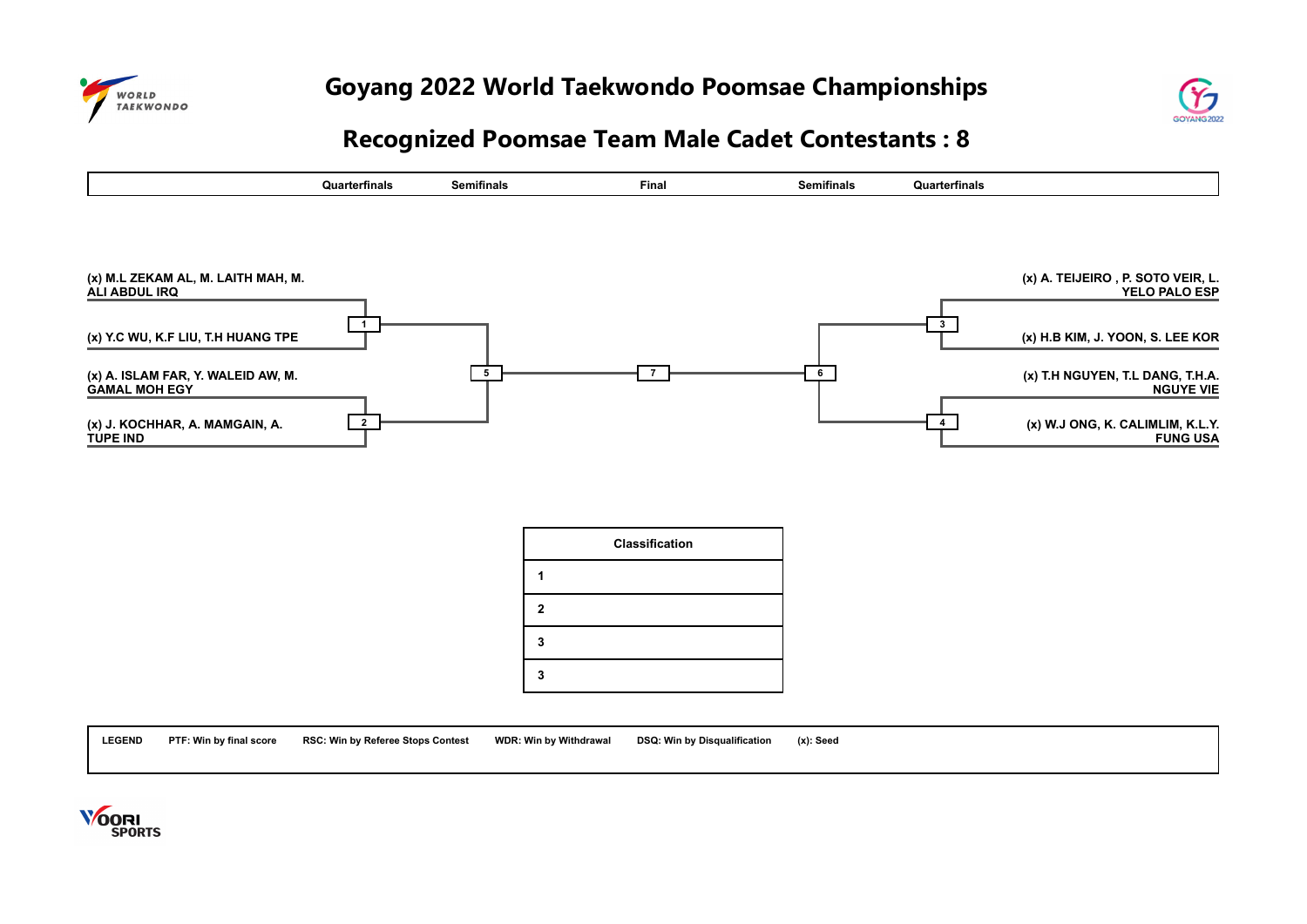



## **Goyang 2022 World Taekwondo Poomsae Championships**

| <b>Contest</b><br><b>Number</b> | Event                           | <b>Phase</b> | <b>Name</b>                              | <b>NOC</b><br>Code |
|---------------------------------|---------------------------------|--------------|------------------------------------------|--------------------|
|                                 | <b>Recognized Team M Junior</b> | Preliminary  | S. HINOJOSA, C.A DE LEON, C.R HERRERA    | <b>MEX</b>         |
| 2                               | <b>Recognized Team M Junior</b> | Preliminary  | S.F WANG, H.T CHEN, H.H TSAI             | <b>TPE</b>         |
| з                               | <b>Recognized Team M Junior</b> | Preliminary  | S.H.E. GUN, B. KIM, G. ZHAO              | <b>USA</b>         |
| 4                               | <b>Recognized Team M Junior</b> | Preliminary  | A. YEO, P.S.R. FONG, N. KHAW             | <b>WT</b>          |
| 5                               | <b>Recognized Team M Junior</b> | Preliminary  | W.T KIM, T. KIM, W.H CHOI                | <b>KOR</b>         |
| 6                               | <b>Recognized Team M Junior</b> | Preliminary  | S. WAKIT, J. IRWIN, N. IRWIN             | <b>AUS</b>         |
| 7                               | <b>Recognized Team M Junior</b> | Preliminary  | D. AREAN GRE, M. GARCIA MA, M. SARMIENTO | <b>ESP</b>         |
| 8                               | <b>Recognized Team M Junior</b> | Preliminary  | G. LACAN, L. BRUGIOTI, A. CHHENG         | <b>FRA</b>         |
| 9                               | <b>Recognized Team M Junior</b> | Preliminary  | S. JARAMILLO, J.C RAMIREZ, M.A LARIOS T  | <b>COL</b>         |
| 10                              | <b>Recognized Team M Junior</b> | Preliminary  | N.H LE, B.G.H. NGUYE, D.T NGUYEN         | <b>VIE</b>         |
|                                 |                                 |              |                                          |                    |

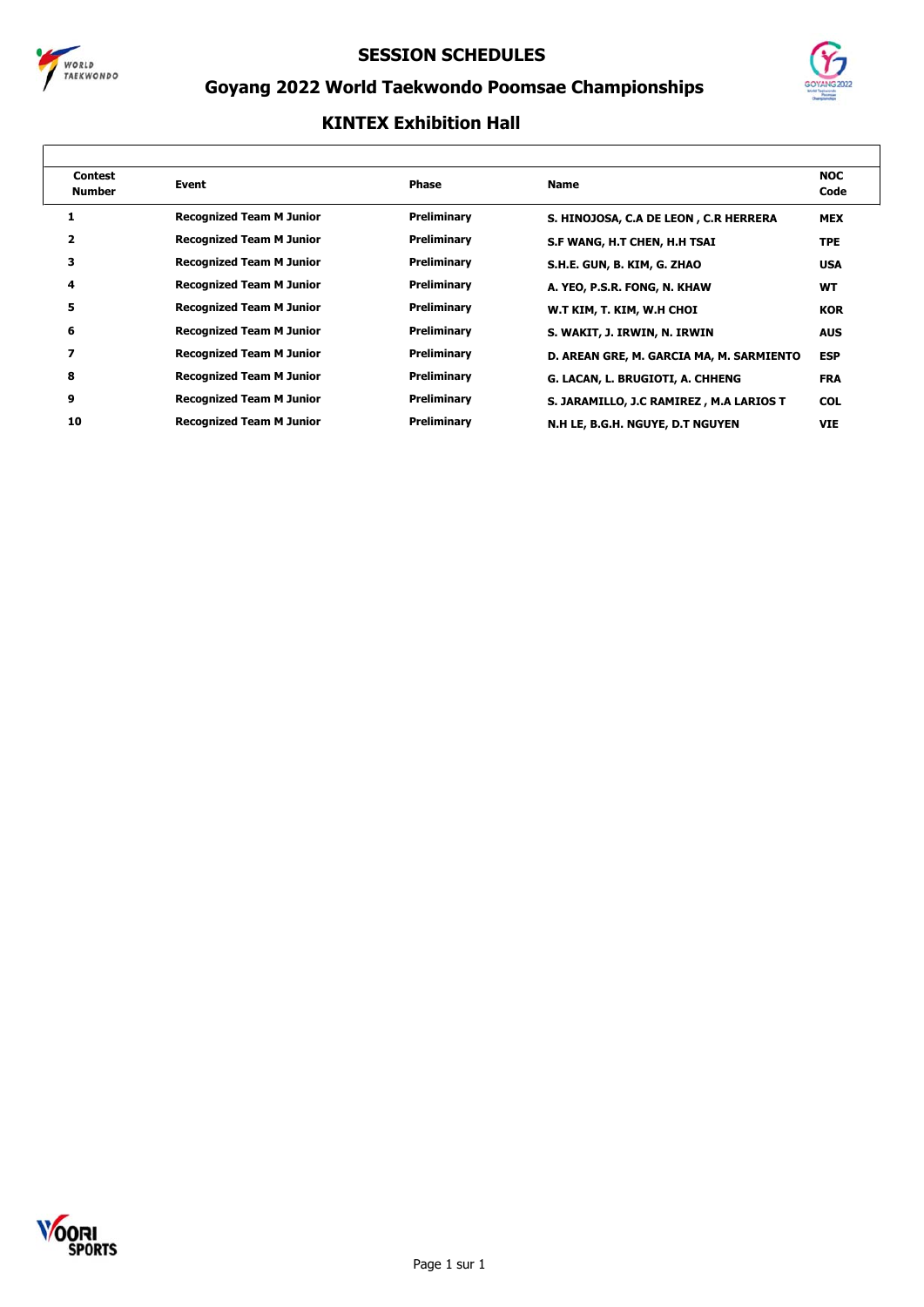



## **Goyang 2022 World Taekwondo Poomsae Championships**

| <b>Contest</b><br>Number | Event                             | <b>Phase</b> | <b>Name</b>                              | <b>NOC</b><br>Code |
|--------------------------|-----------------------------------|--------------|------------------------------------------|--------------------|
|                          | <b>Recognized Team M Under 30</b> | Preliminary  | D. HO, B. LOW SZE S, D. YAP              | <b>WT</b>          |
|                          | <b>Recognized Team M Under 30</b> | Preliminary  | W. SHIN, D. LEE, D. LEE                  | <b>USA</b>         |
| з                        | <b>Recognized Team M Under 30</b> | Preliminary  | A. PORTELA D, C. REY CUADR, A. LOSADA RO | <b>ESP</b>         |
| 4                        | <b>Recognized Team M Under 30</b> | Preliminary  | T. HERY, P.M TRANCHAN, M. THIRAMANY      | <b>FRA</b>         |
| 5                        | <b>Recognized Team M Under 30</b> | Preliminary  | A. FAWZY, S.E ESLAM MO, A. AHMED BAD     | <b>EGY</b>         |
| 6                        | <b>Recognized Team M Under 30</b> | Preliminary  | T.P NGUYEN, Q.T NGUYEN, Q.V PHAM         | <b>VIE</b>         |
| 7                        | <b>Recognized Team M Under 30</b> | Preliminary  | M. ARANGO GO, J.E RADA, A. COLORADO      | <b>COL</b>         |
| 8                        | <b>Recognized Team M Under 30</b> | Preliminary  | P. YEH, M.E CHIOU, C.B CHANG             | <b>TPE</b>         |
| 9                        | <b>Recognized Team M Under 30</b> | Preliminary  | V.F SCHULTZ, B.T BYRGESEN, N.M AMBY      | <b>DEN</b>         |
| 10                       | <b>Recognized Team M Under 30</b> | Preliminary  | M. HARTZ MON, W. HERICK DE, J. SOUSA     | <b>BRA</b>         |
|                          |                                   |              |                                          |                    |